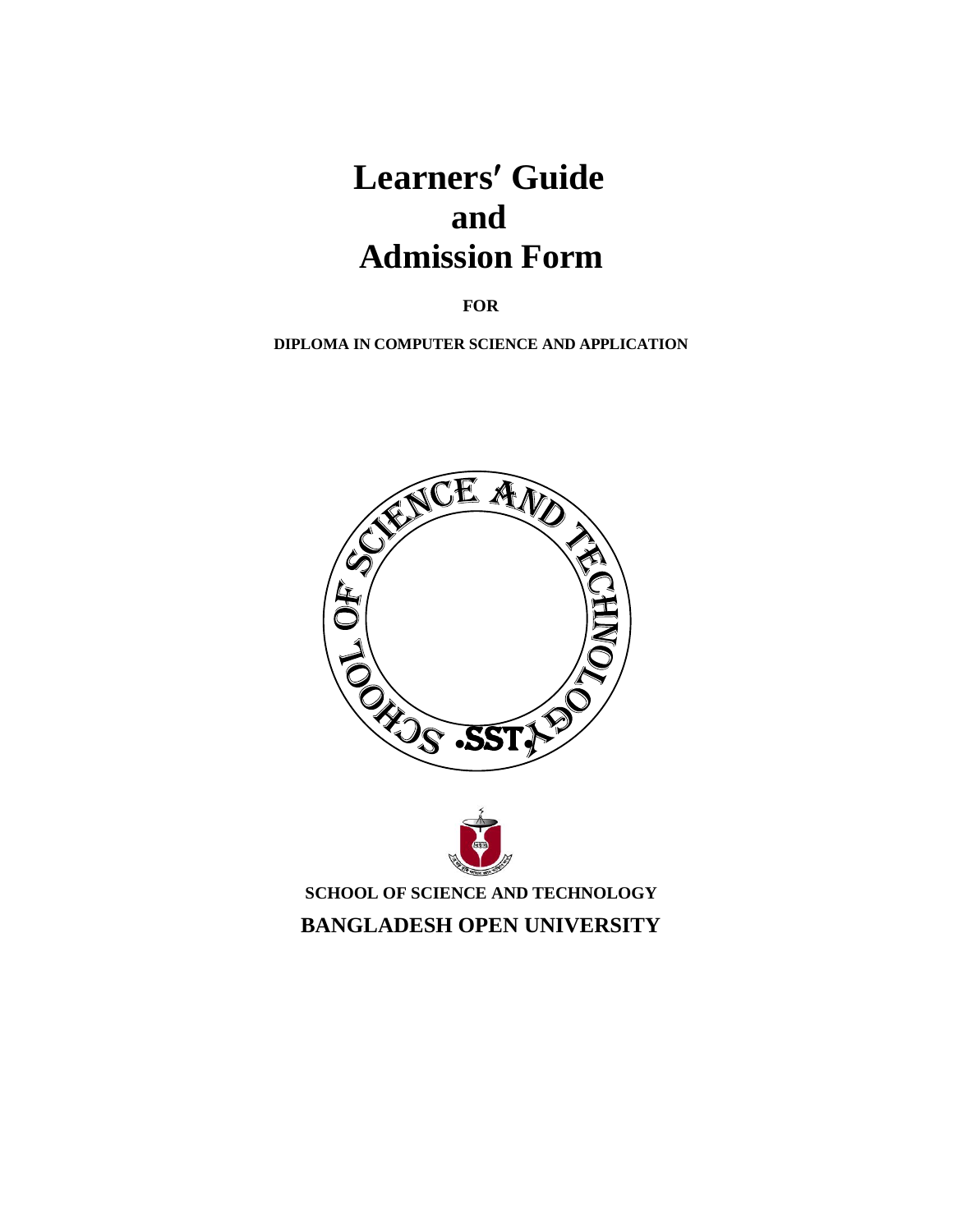# **LEARNERS GUIDE AND ADMISSION FORM**

# **DIPLOMA IN COMPUTER SCIENCE AND APPLICATION**

**Published by** Publishing, Printing and Distribution Division Bangladesh Open University Gazipur-1705 December 2018 Bangladesh Open University

**Computer Composed by** Sabina Yesmin Khaleda Akter

**Cover Designer** Monirul Islam

**Printed by**

**Price: Tk. 100.00**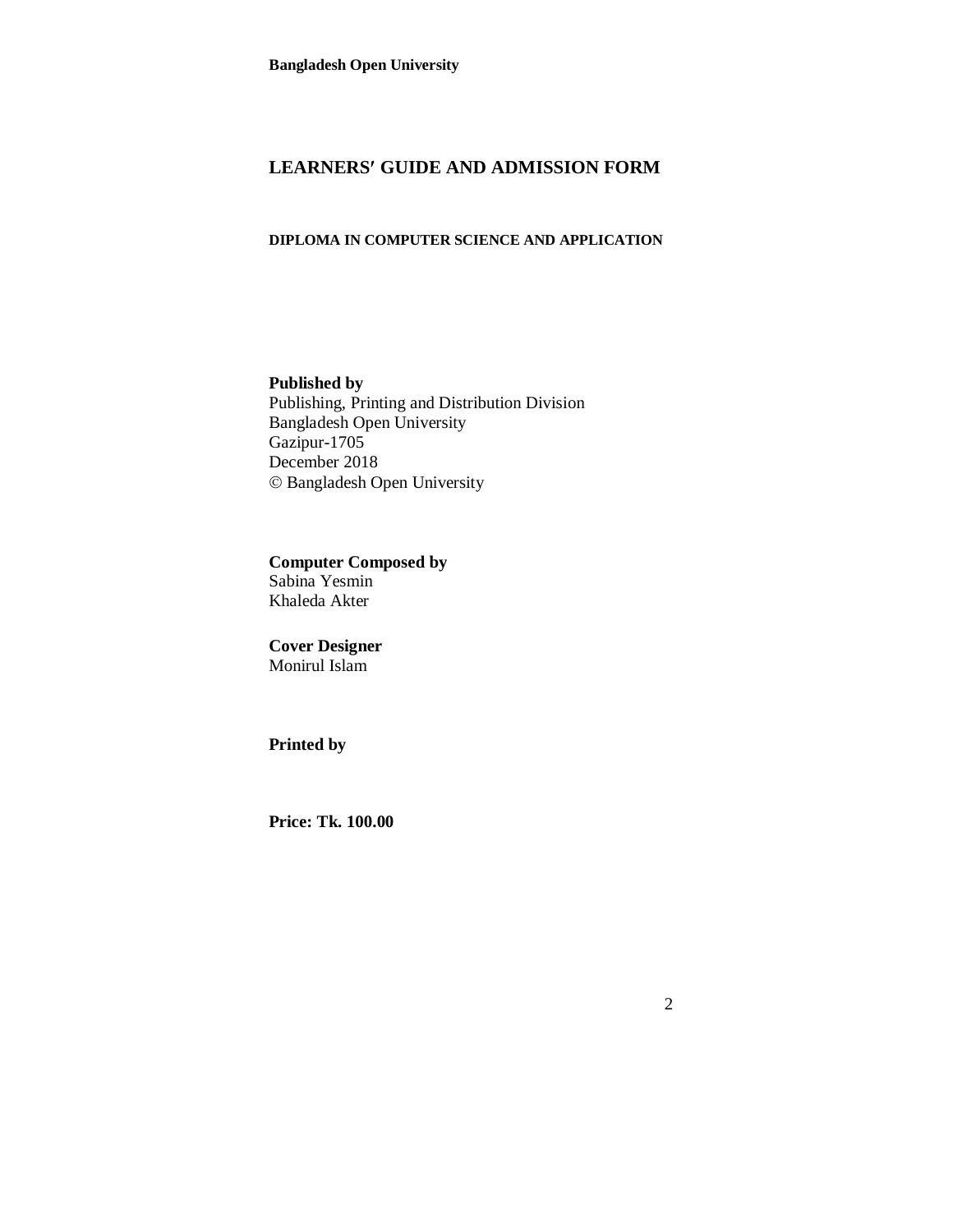elcome to Open Learning system at the Bangladesh Open University. Through a wide variety of distance education programs, Bangladesh Open University extends learning opportunities to people across the country. It allows you to choose your home as your campus and integrate learning into an adaptable, self-determined schedule. We hope that our commitment to distance learning will facilitate your pursuit of knowledge relevant to your life and career. W

#### **What is Conventional vs. Open and Distant Learning System of Education?**

In conventional education system, you are being educated in an oncampus environment where teachers deliver lectures as per regular class schedule in a face-to-face situation. That is a teacher-centered approach and you enjoy little or no flexibility in the class and examination schedules. You are being controlled closely by the institution. You have to go to the campus on every working day and attend classes regularly. You have to be a regular student and probably have to depend on others to support you. There you can enjoy frequent face-to-face contact with teachers but you have to complete specific courses in a specific time period. On the other hand in Distance Education System face to face classes are mandatory. The off-campus system facilitates your learning at your home/work place through providing you with specially designed learning materials. Audio and video programs will help you to understand the difficult sections of your text. In near future, you will also be able to get the facilities of learning management system (LMS), video-conferencing etc. In this multi-media based education system, you will be able to use your own time and devotion. You can also enjoy the benefits of tutorial services where students come to solve their problems while studying learning materials and/or while preparing assignments.

#### **Bangladesh Open University**

Established in 1992 by an Act of Parliament, Bangladesh Open University (BOU) has opened up a new era in distance education in the country. The main campus of the University is situated at Gazipur about 18 kilometers north of Dhaka. The Prime objective of Bangladesh Open University is to transform the country's vast human resources into an educated and trained workforce by extending them a wide range of academic programs both formal and non-formal. BOU's programs are aimed at everyone, particularly working people and women and those socially disadvantaged groups who cannot enroll in traditional educational institutions.

#### **School of Science and Technology**

School of Science and Technology is one of the six schools of Bangladesh Open University. To create scientific and technically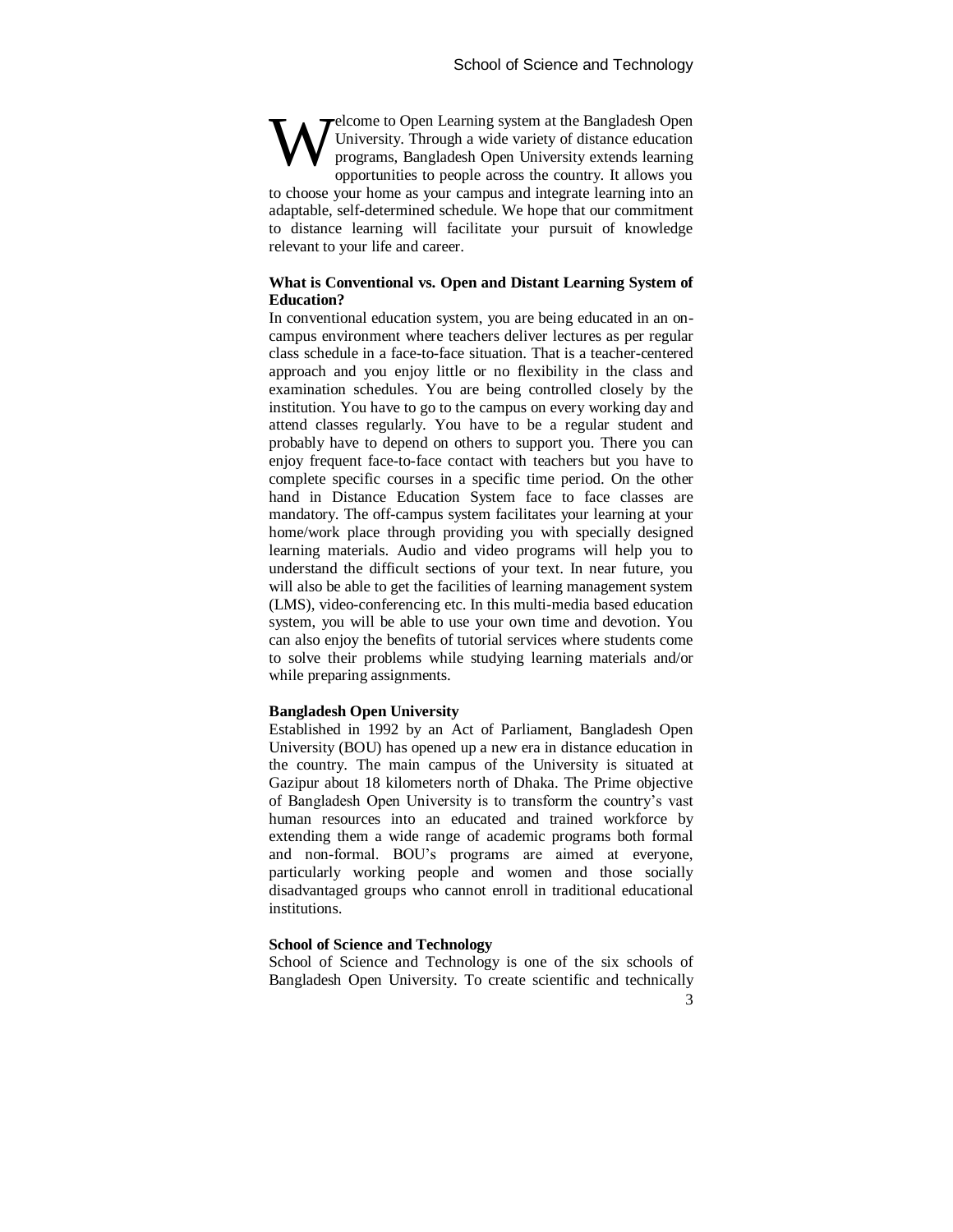skilled manpower in the country is the main objective of this school. The extended activities of this school are developing scientific awareness and degree awarding. Advance research programs for M.Phil and Ph.D are on process. SST has already launched B. Sc in Computer Science and Engineering, MDMR, MPH and PGDMU programs.

#### **Diploma in Computer Science and Application Program**

School of Science and Technology offers **Diploma in Computer**  Science and Application. The aims of the Diploma are to make computer professionals meet the recent increasing demand in the field of information technology. The objectives of the programs are to develop skills in-

- using a computer and its areas of application.
- using computers for office automation, desktop publishing, computer networking, multimedia etc.
- using databases and database management systems, computer-aided design and associated packages, etc.
- analyzing digital logic, computer organization, microcomputers and their maintenance and troubleshooting, etc.
- computer programming and software development.

#### **Program Plan**

A learner should complete 35 Credits consisting of the courses listed below to receive the **Diploma in Computer Science and Application** including a project work as part of the requirement for successful completion of the diploma.

The syllabus of the program is being revised and brought up-to-date continuously. Some new courses have been included in the syllabus recently. Semester wise course distribution is given below.

| <b>Recommended Credits Distribution</b> |  |  |
|-----------------------------------------|--|--|
|-----------------------------------------|--|--|

| <b>Semester</b> | <b>Credits</b> |
|-----------------|----------------|
| 1st Semester    | 11             |
| 2nd Semester    | 12             |
| 3rd Semester    | 12             |
| <b>Total</b>    | 35             |

#### **Program Design**

#### **1st Semester**

| <b>Course Code</b> | <b>Name of the Courses</b>      | <b>Credits</b> |
|--------------------|---------------------------------|----------------|
| <b>DCSA</b> 1201   | <b>Computer Basics</b>          |                |
| <b>DCSA</b> 1302   | Office Automation and MS Office |                |
| <b>DCSA</b> 1303   | Computer Programming            |                |
| <b>DCSA 1304</b>   | Visual Programming              |                |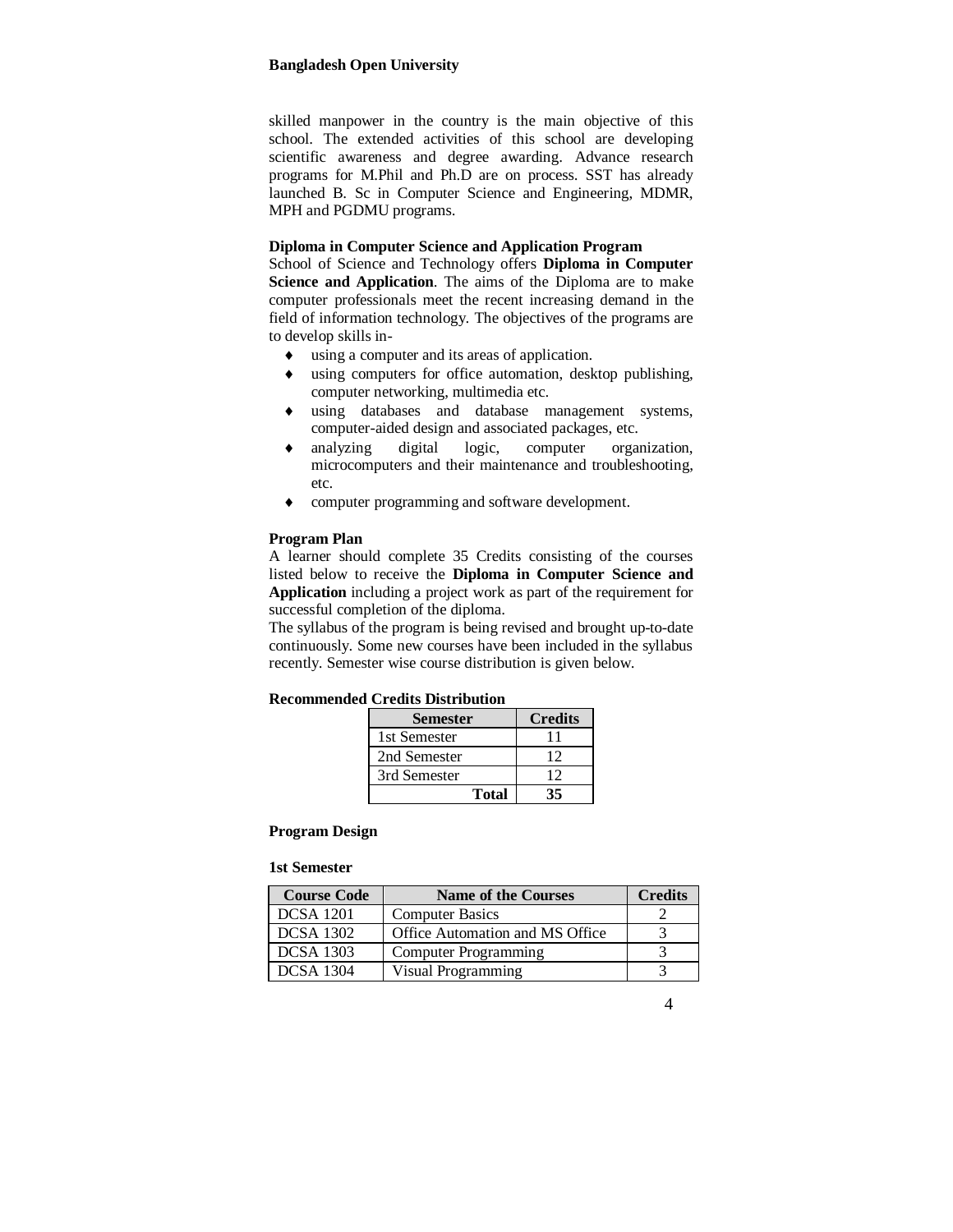# **2nd Semester**

| <b>Course Code</b> | <b>Name of the Courses</b>  | <b>Credits</b> |
|--------------------|-----------------------------|----------------|
| <b>DCSA 2301</b>   | Digital System and Computer |                |
|                    | Organizations               |                |
| <b>DCSA 2302</b>   | <b>Operating Systems</b>    |                |
| <b>DCSA 2303</b>   | Internet Technology and Web |                |
|                    | Designing                   |                |
| <b>DCSA 2304</b>   | Database Management System  |                |

#### **3rd Semester**

| <b>Course Code</b> | <b>Name of the Courses</b>    | <b>Credits</b> |
|--------------------|-------------------------------|----------------|
| <b>DCSA 3301</b>   | Graphics Design               |                |
| <b>DCSA 3302</b>   | Microcomputer Troubleshooting |                |
| <b>DCSA 3303</b>   | <b>Computer Networks</b>      |                |
| <b>DCSA 3304</b>   | Project Works                 |                |



# **Duration of the Program and Admission**

The duration of the Diploma in Computer Science and Application (DCSA) program shall ordinally be one and half academic years divided into three (3) semesters, each of six (6) months period, **student shall, however be allowed a maximum period of five (5) academic years (i.e consecutive 10 semesters) to complete the program and obtain her/his Diploma.**

#### **What is Credit?**

One credit hour in distance education implies approximately 15 hours of study (consisting of textbooks, audio-visual supports, Laboratory works etc.).

#### **What is Tutorial Service?**

In BOU system all classes are arranged in the particular institutions. An institution selected by the BOU for *counseling* is called a study center (SC). In BOU system tutorial class is optional. Students come to the study center to solve their course-related problems and to get necessary information of the program.

#### **Who is a Tutor?**

According to the BOU concept, a teacher who delivers lectures and tutorial services is called a tutor. For each course, there is a tutor in a particular study center, which is selected by the BOU authority. He/she delivers lectures, tutorial service related information, evaluates assignments (TMA) and conducts the examinations.

#### **How will you contact the Tutor?**

For any query about tutors and tutorial service, you can contact respective Regional Center (RC) or respective SC coordinator. For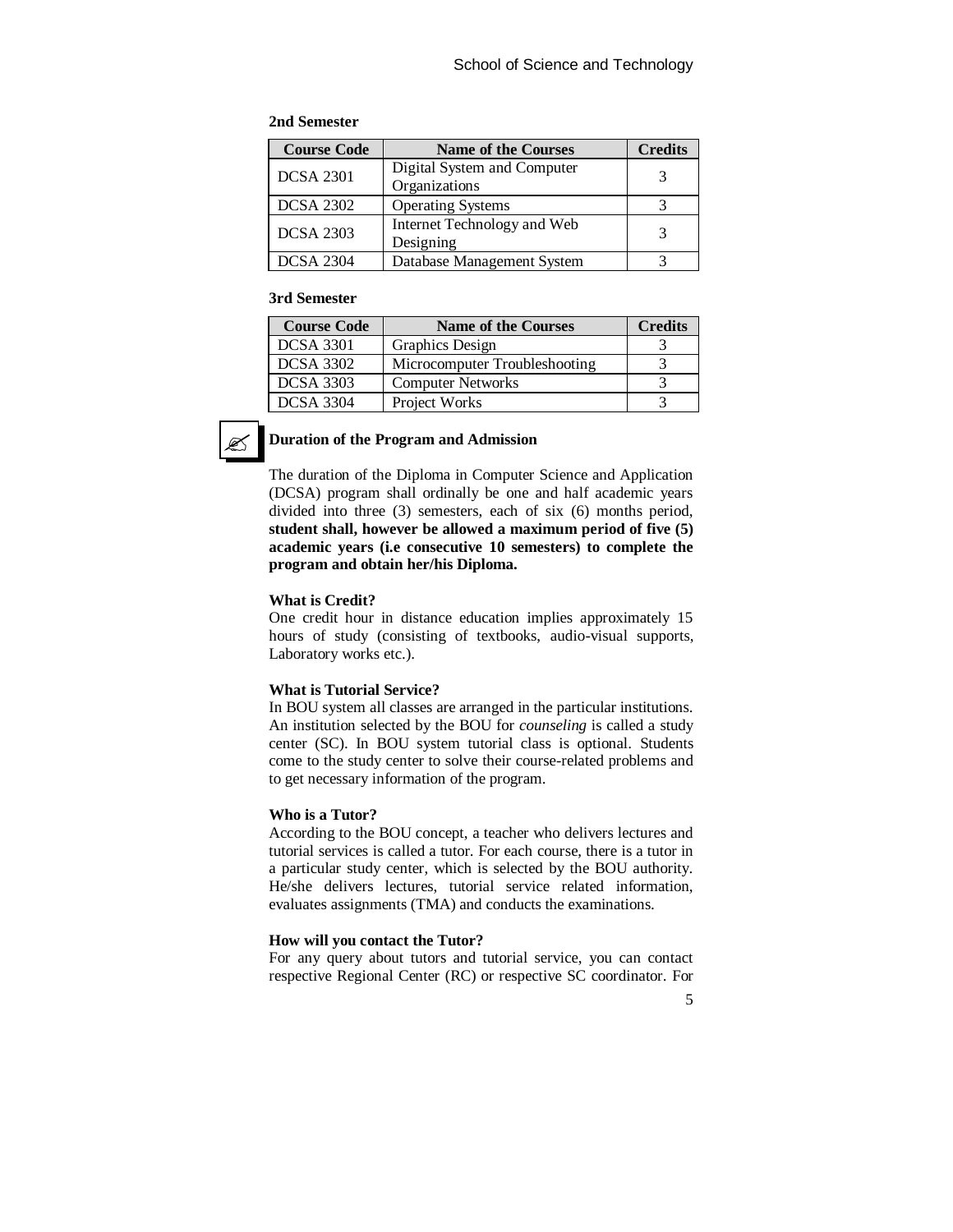any problem don't hesitate to contact the Dean office of the School of Science and Technology (SST).

#### **Is it Necessary to Attend in the Tutorial Classes?**

DCSA program is a technical and practical based program, we recommend you to attend all tutorial classes.

#### **Tutorial Class Time**

The tutorial classes are conducted according to the academic calendar of the program. We recommend the learners to follow the academic calendar.

#### **Will the Tutor teach us the Full Course?**

The tutor will teach you only relatively complicated topics or lessons of the course and will solve your problems of understanding anything. If you have any question or face any problem, tutor will explain and help to solve them. You must study yourself at home or in the library.

#### **Tutor Evaluation Report (TER)**

The performance of a tutor is evaluated by the school at the end of each semester.

#### **Method of Teaching**

Learners will be provided with printed text materials prepared in a self-learning style of distance education by Bangladesh Open University. The learning procedure also includes tutorial supported audio-visual programs.



#### **Assignment: Tutor Marks Assignment (TMA)**

Learners have to submit two TMAs for each course in every semester. According to the academic calendar and class routine, you have to submit them to the coordinator of your own SC. TMA submission is recommended. If a learner fails to submit TMA s/he will obtain zero for the TMA of that course. However, if a learner submits TMA but fails to appear at the examination, then s/he doesn't need to submit all TMAs again for that course before appearing examination again in the upcoming semester. The tutor will provide assignment topics and will evaluate them.

#### **Attention! P**

- Suppose a learner has not submitted TMA for a specific semester and have not appeared at the examination at all. S/he will not get the opportunity to register for the next semester.
- TMA must be submitted before the examination. Learners should follow the schedule. Late submission will be considered as unmarked.
- The school or tutor of the respective course will prepare questions for TMA. The tutors of respective course will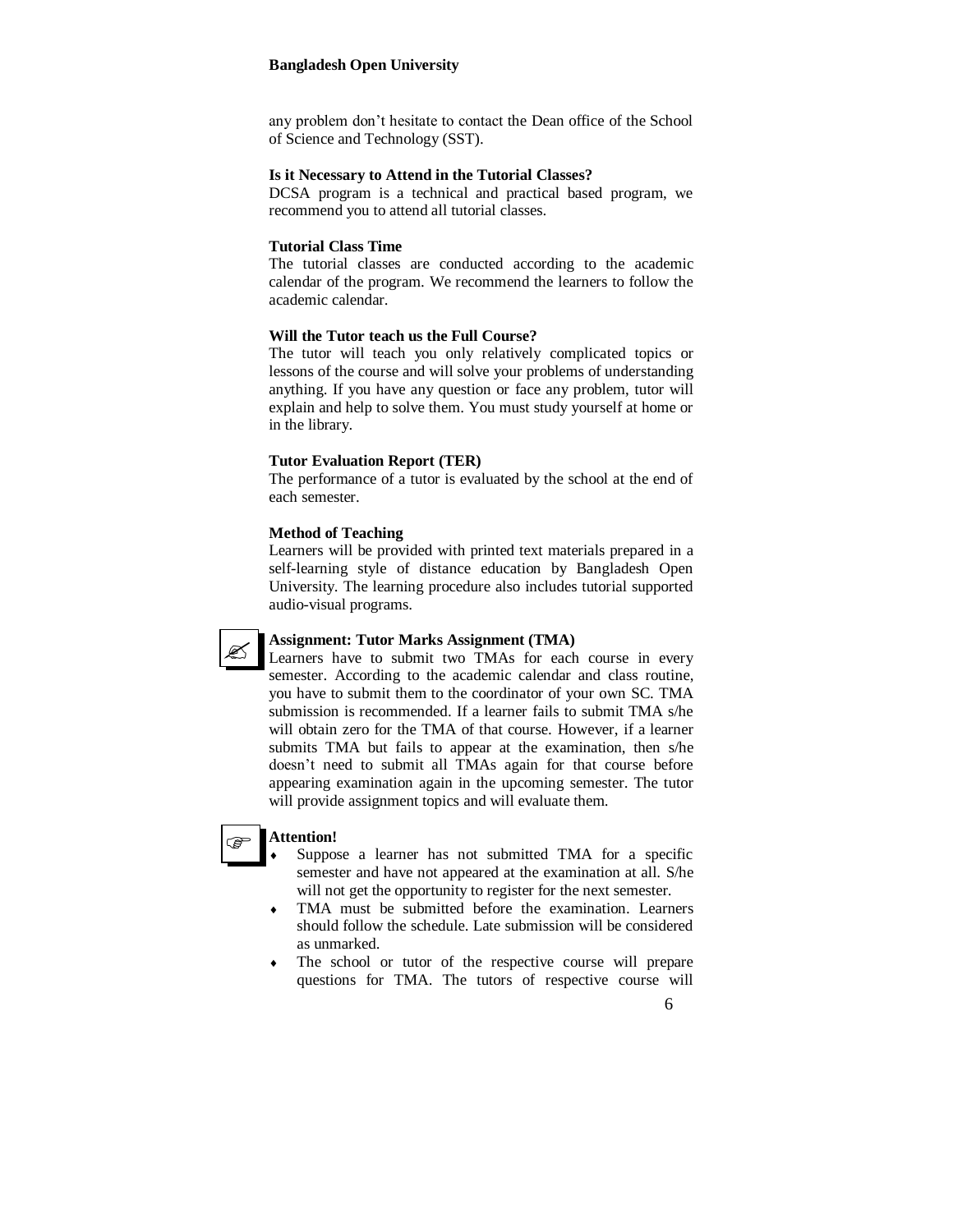evaluate TMA and sent the mark sheet to the Controller of Examination of BOU through SC coordinator.

 Coping TMA is strictly prohibited. If found the respective TMA will not be evaluated.

#### **Examination**

At the end of a semester, learners will have to appear at the examination for evaluation. Examination consists of theory and practical. Evaluation will be made by the sum of marks obtained in theory, practical and TMA of a course (please see evaluation).

#### **Attention!**

తా

Ø

- You will be promoted to the next semester and allowed to register if you appear at least one of the examinations mentioned for a semester. But for awarding the degree of diploma you have to complete all the courses successfully.
- BOU authority does not consider prayer of changing examination center.
- Learners who pass the theoretical part of a course but do not pass the practical one or do not appear at the practical examination or vice versa, will be considered as fail. In that case, students have to reappear at both the theoretical and the practical examinations of that course in order to pass.

#### **Types of Questions**

All questions will consist of MCQ and essay type (short and analytical). A model exercise is given in the last section of the lesson for each course. The marks and time distributions are as follows -

| <b>Type</b>                     | <b>Marks</b> | <b>Time</b>               | Number of<br><b>Questions</b>                   |
|---------------------------------|--------------|---------------------------|-------------------------------------------------|
| MCQ                             | 20           | 20 <sub>m</sub>           |                                                 |
| Essay type                      | 50           | 2:40h                     | Short: 8 out of 10<br>Analytical: 5 out<br>of 8 |
| Practical                       | 20           | 30 m (for each<br>course) | To be informed                                  |
| TMA<br>(for<br>each<br>courses) | 10           |                           | To be informed                                  |

#### **Distribution of Practical Marks**

| Experiment  | 10 marks |
|-------------|----------|
| Record book | 5 marks  |
| Viva Voice  | 5 marks  |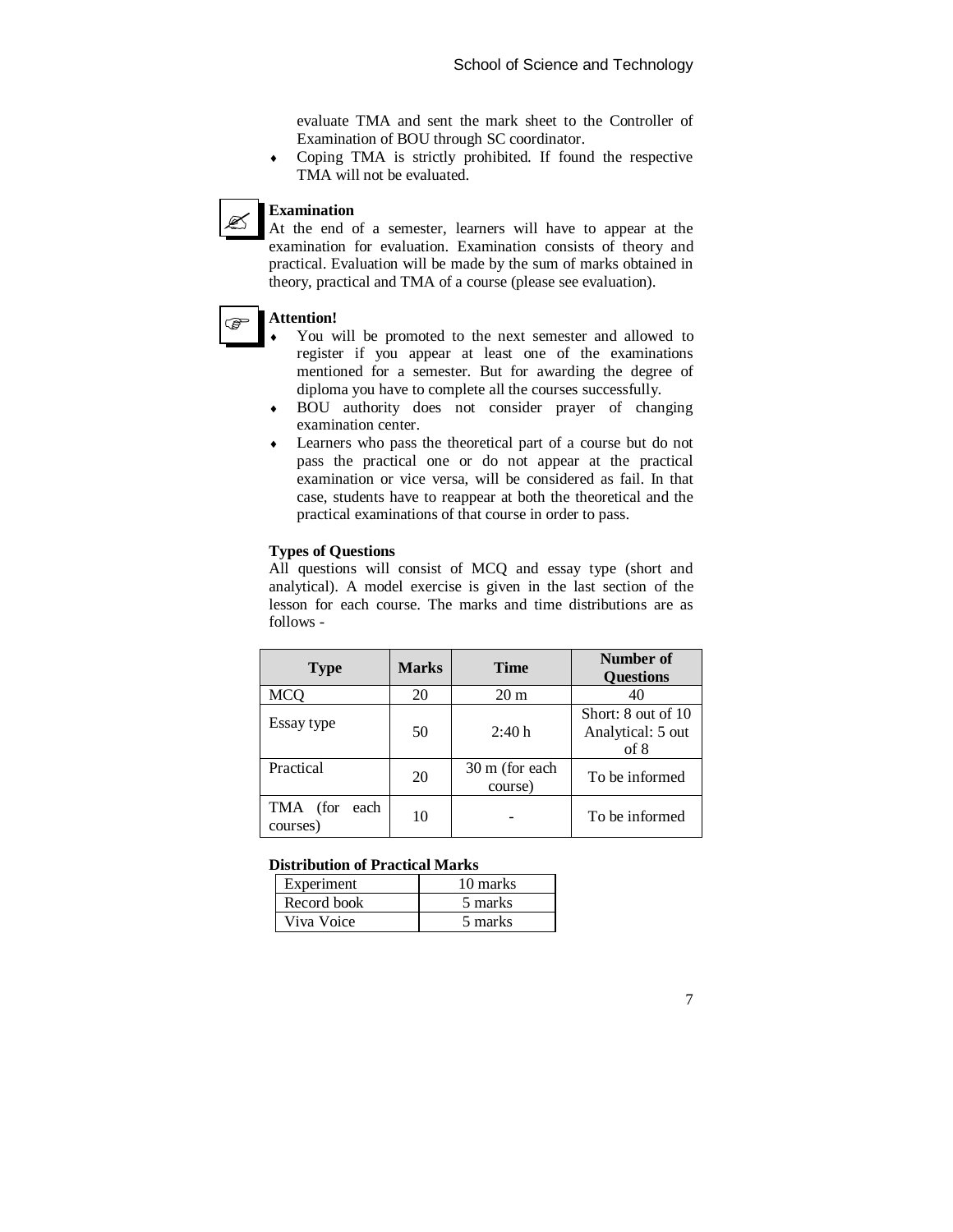#### **Evaluation of Project**

Total Marks 100 Pass Marks 50 (50%)

#### **Distribution of Marks**

| <b>Total</b>                 | 100 marks |
|------------------------------|-----------|
| (b) Viva Voice               | 20 marks  |
| (a) Real life Project report | 80 marks  |

#### **Evaluation Procedure**

Each course will be evaluated through written test (70%), Practical (20%) and TMA (Tutor's Mark Assignment 10%). The pass marks for the practical examinations will be 10 (50% out of the total practical marks). To successfully complete a course learner must obtain a total of 40 (40% of the total marks) marks out of 100 including TMA, written test and practical examination. The results will be given in accordance with BOU's existing rules of Grade Point Average.

#### **How will you know the Result?**

After publishing the result, you must contact the SC and collect your result from the SC and BOU website.

| 1 ranscript |
|-------------|
|             |

Learner will receive marks sheet for each semester. Learner will also be provided transcripts and provisional certificate after s/he passes all the courses.

# **Attention!**

١

Ø

- If a learner wants to continue the program after a break, BOU will allow for registration for the next semester on payment of all necessary fees at present rate.
- If a learner is unable to appear at the examination due to illness or any unavoidable circumstance in scheduled time, s/he will be allowed to continue the next semester by showing appropriate reason. But if s/he does not attend the classes, submit TMA and also does not appear at the examination then s/he will not be allowed to register for the next semester. Learner must at least partially complete a semester.
- If learner unable to register within the prescribed period of registration, then s/he must apply for permission to the Dean, SST with necessary documents.

# **Reexamination**

If you do not pass in the examination of one or more courses of a semester then BOU will allow you to sit for reexamination on payment of necessary reexamination fees at present rate.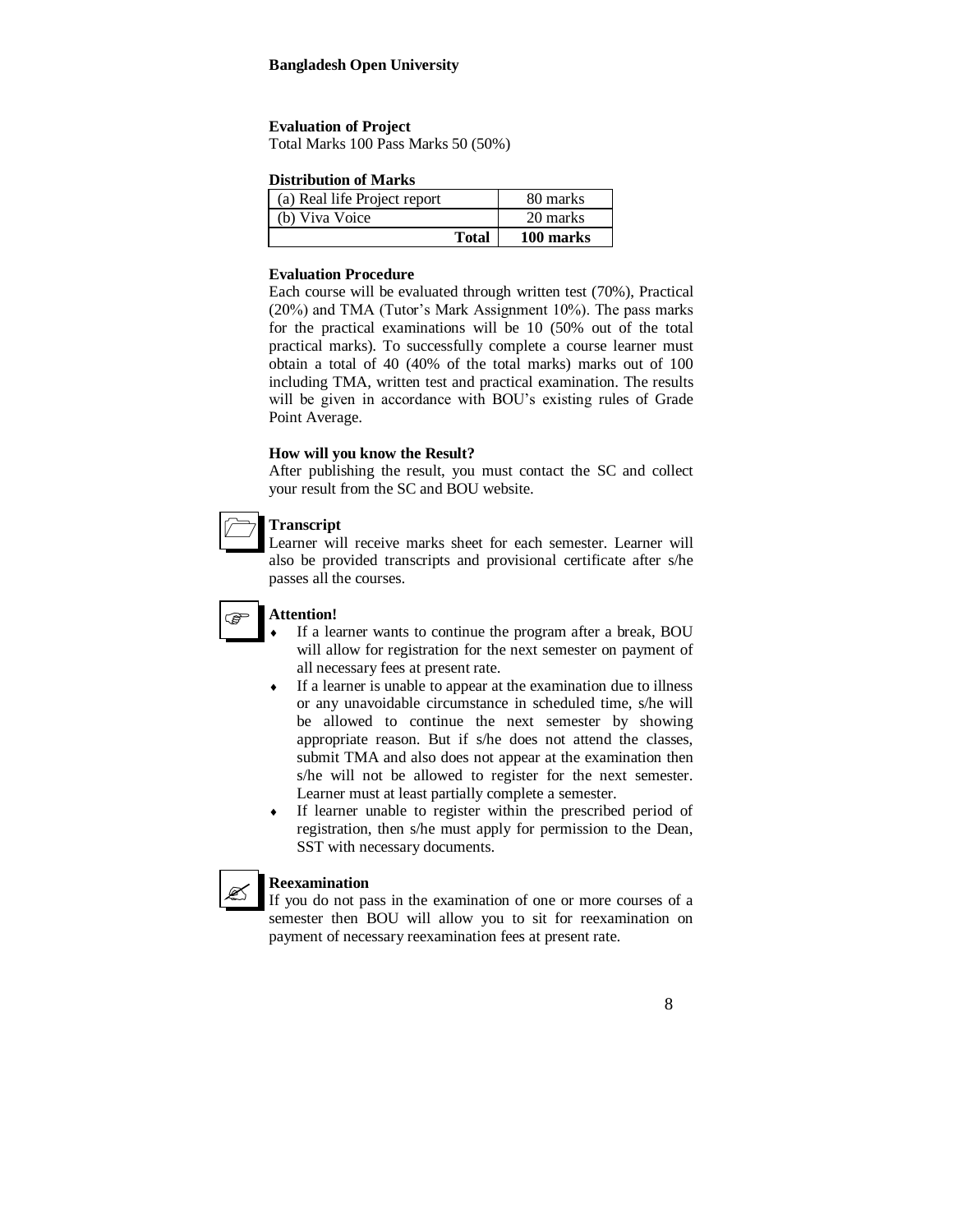#### **How many times will a learner be permitted to sit for the examination on a particular course?**

If a learner does not appear at the examination for anyone of the course or s/he appears but fails then s/he will be allowed to appear in the examination within the duration of the Program. After this s/he will be considered as unsuccessful and will not be allowed for further registration.

#### **Recommendation**

# **Formation of Study Groups**

Learners are advised to form study groups among themselves for discussion of the course materials and solution of technical problems. By taking part in the activities of the study group the learners can enrich their performance.

#### **E-mail to Program Coordinator**

For further query, learners are advised to contact the program coordinator through e-mails given below. E-mail: mahmudul\_hasan@bou.edu.bd

For answers to the questions related to your course, please contact the Dean of SST.

#### **Quiz and Class Test**

Tutors will conduct quiz and class tests and will convey your performance periodically to the school.

#### **Admission Requirements**

To be eligible for admission as a student of **Diploma in Computer Science and Application** the applicant must have passed the HSC or an equivalent examination.

#### **Admission Procedure**

#### **Collection of Admission Form**

Admission form and learner guide should be collected from the local Regional Center (RC) by paying necessary fees after advertisement of the program in national dailies, radio, TV and BOU website.



#### **Submission of Admission Form**

After filling up the prescribed form properly it should be submitted with necessary documents to the local Regional Center.

# **Necessary Documents**

- Attested copies of certificates and mark sheets of the SSC & HSC or equivalent examinations.
- One copy of an attested passport size photograph.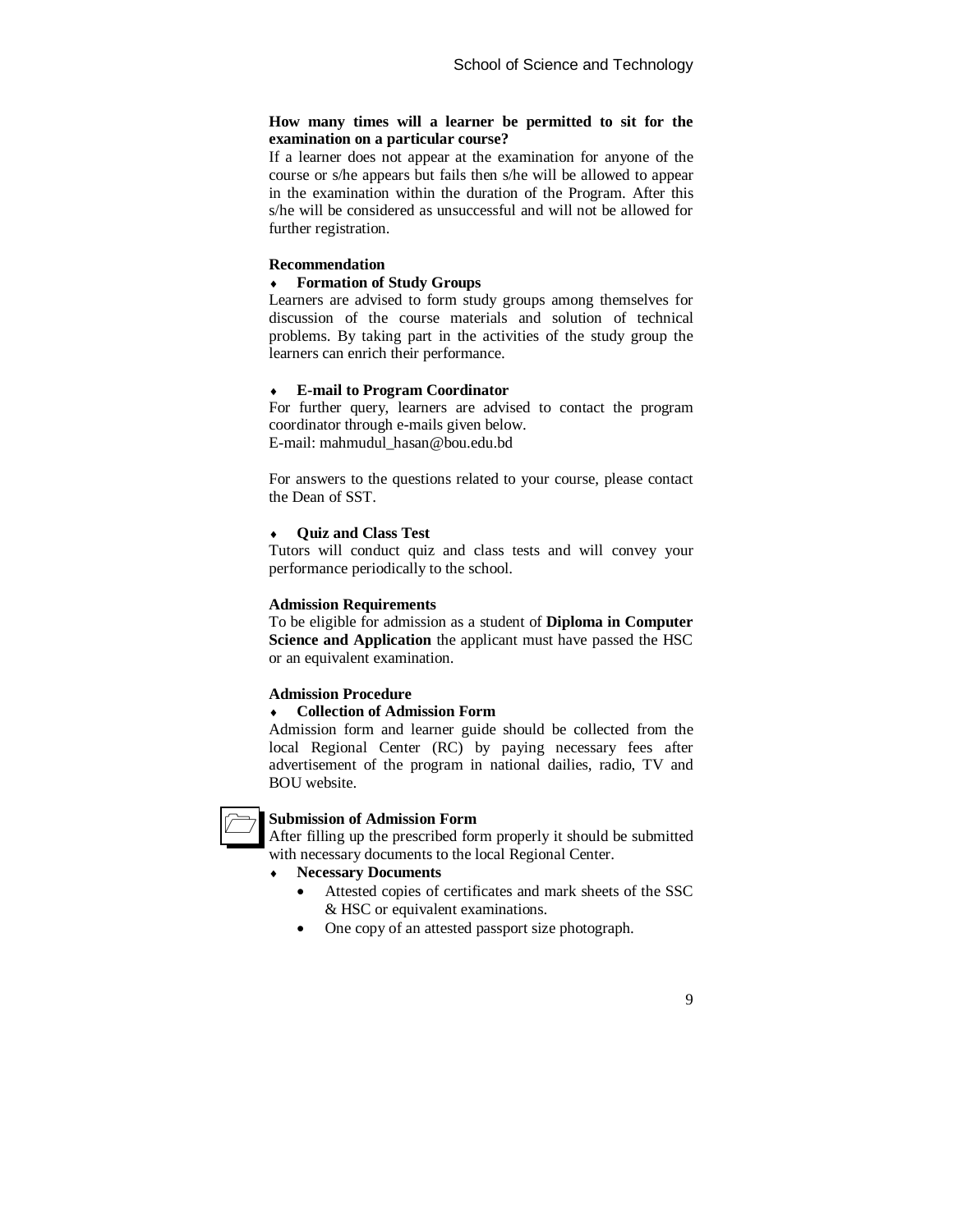#### **Selection of Candidates**

Candidates for the program will be selected after proper scrutiny of the application form along with the educational certificates and other relevant documents. Regarding admission, BOU's decision will be considered as final. Selected candidates are to get them admitted to the program within the stipulated time by paying necessary fees to the entitled Bank or mobile banking prescribed by the local RC.

# **Selection Criteria**

Learners will be selected on the basis of points calculated as follows–

| -                                                        | Point                  |              |                        |  |
|----------------------------------------------------------|------------------------|--------------|------------------------|--|
| <b>Degree</b>                                            | 1st<br><b>Division</b> | 2nd Division | 3rd<br><b>Division</b> |  |
| S.S.C                                                    |                        |              | X                      |  |
| H.S.C                                                    |                        |              |                        |  |
| <b>Higher Degree</b><br>(Undergraduate/<br>Postgraduate) |                        | 1 Point      |                        |  |

|--|

| <b>Degree</b> | GPA $3 &$<br>above | Below GPA 3 & up<br>to GPA 2.5 | <b>Below GPA 2.5</b> |
|---------------|--------------------|--------------------------------|----------------------|
| SSC           |                    |                                |                      |
| HSC           |                    |                                |                      |

#### **2. Age**

For every 10 years of age of the learner, 1 (One) extra point will be added.

#### **Registration**

A list of selected applicants will be available in the local RC. Selected applicants should have to pay the course, practical and other necessary fees to the entitled Bank/mobile banking as prescribed by local RC. By showing the paid receipt of the Bank to the RC a selected applicant should have to-

- a. Collect the Registration Form.
- b. Fill up the Registration Form and deposit it to the same RC.
- c. Submit two copies of attested passport size photographs.
- d. Collect student ID card from the same RC.
- e. Collect study materials from the same RC.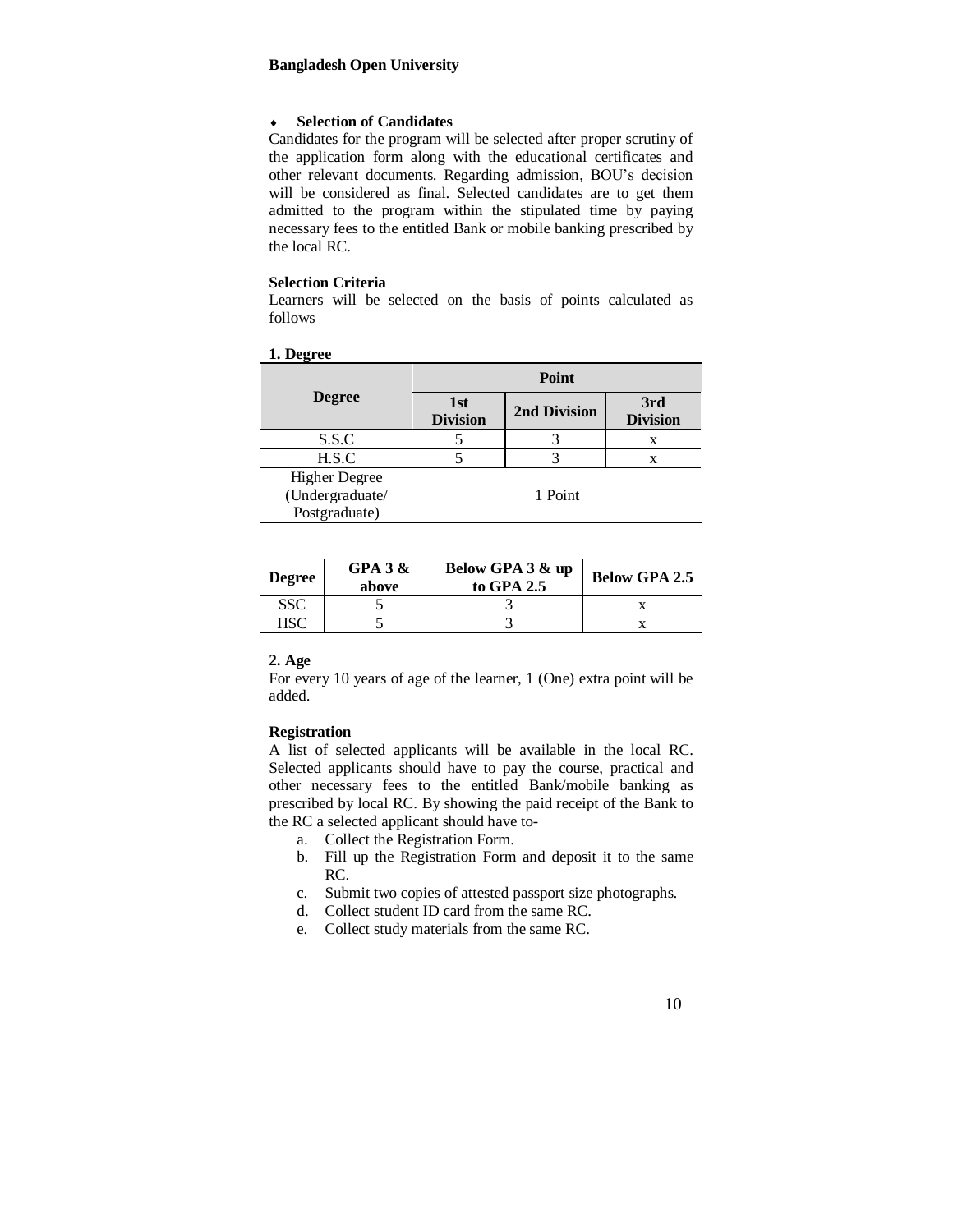# **Attention !**

 $\circledast$ 

A learner who does not register for the successive two (2) semesters will be considered as a discontinued learner and her/his registration shall automatically be cancelled.

**Course and others Fees** 

| Learners' Guide and Admission Form Fee | Tk. | $100/-$ |
|----------------------------------------|-----|---------|
| Academic Calendar Fee                  | Tk. | $50/-$  |
| Registration Fee (each semester)       | Tk. | $200/-$ |
| Course Fee (each course)               | Tk. | $850/-$ |
| Laboratory Fee (each course)           | Tk. | $350/-$ |
| Reexamination Fee (for each course)    | Tk. | $250/-$ |
| Program Transcript Fee                 | Tk. | $200/-$ |
| Testimonial                            | Tk. | $50/-$  |
| Main Certificate Fee                   | Tk. | $400/-$ |
| Provisional Certificate Fee            | Tk. | $200/-$ |
| Marks sheet                            | Tk. | $200/-$ |
| Semester Marks sheet                   | Tk. | $70/-$  |

#### **Study Materials**

To be collected from the local RC after paying all necessary fees to the entitled Bank/Mobile banking Account as prescribed by the RC.

# **List of Study Center with center code**

| SL. | <b>Study Center's Name</b>                       | <b>Study</b>  |
|-----|--------------------------------------------------|---------------|
| No. |                                                  | <b>Center</b> |
|     |                                                  | Code          |
| 1.  | Department of CSE, Dhaka University of           | 020           |
|     | Engineering and Technology (DUET), Gazipur.      |               |
| 2.  | Institute of Science and Technology (IST), Dhaka | 812           |
| 4.  | Muslim Aid Institute of Technology (MAIT),       | 819           |
|     | Dhaka, Mirpur, Dhaka.                            |               |
| 5.  | Department of CSE, Rajshahi University,          | 370           |
|     | Rajshahi.                                        |               |
| 6.  | Department of CSE, International Islamic         | 890           |
|     | University of Chittagong (IIUC), Chittagong      |               |
| 7.  | Department of CSE, Chittagong University of      | 891           |
|     | Engineering and Technology (CUET), Chittagong    |               |
| 8.  | Department of CSE, Khulna University of          | 471           |
|     | Engineering Technology (KUET), Khulna            |               |
| 9.  | Muslim Aid Institute of Technology (MAIT),       | 871           |
|     | Jessore.                                         |               |
| 10. | College of Business, Science and Technology      | 160           |
|     | 17/2, Pandithpara, Mymonshing.                   |               |
| 11. | Bogra Polytechnic Institute, Bogra.              | 861           |
| 12. | Rangpur Polytechnic Institute, Rangpur.          | 300           |
| 13. | Sylhet Engineering College, Sylhet.              | 591           |
| 14. | Infra Polytechnic Institute, Barishal.           | 501           |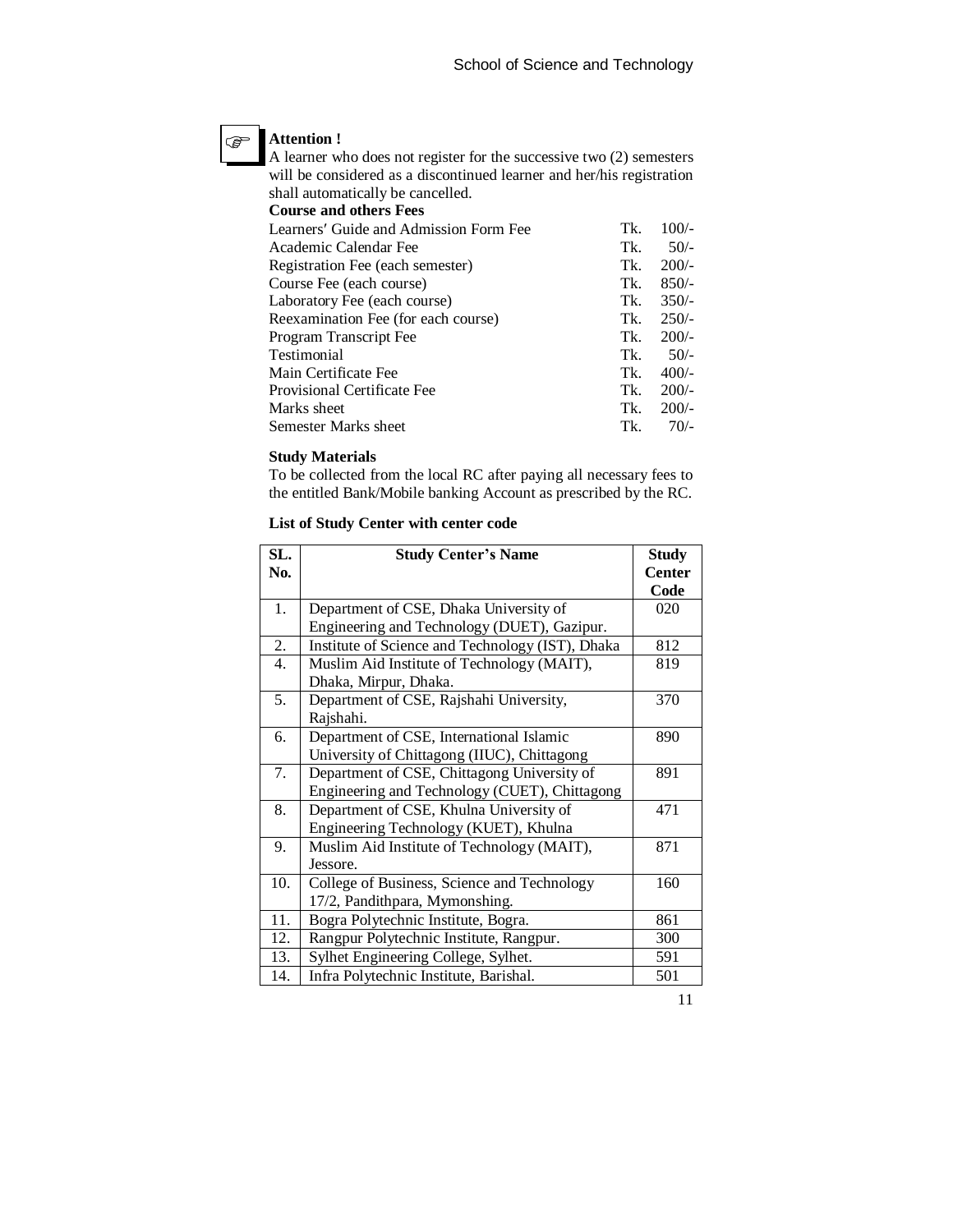# **Addresses for Communication with the Regional Resource Center of BOU**

- 1. Regional Director Dhaka Regional Resource Center Bangladesh Open University (Northern side of Dhaka College) Dhanmondi, Dhaka–1205 Phone: 96 73 669; Fax: 86 16 065 Email: shahabuddin@bou.edu.bd
- 2. Regional Director Comilla Regional Resource Center Bangladesh Open University Dhaka Chittagong Traunk Road Noapara, Durgapur, Comilla Phone: 081-77 557 Fax: 081-63 352 Email: bou\_rrccom@yahoo.com
- 3. Regional Director Chittagong Regional Resource Center Bangladesh Open University CRB Road, Kotoali, Chittagong Phone: 031-619 633 Fax: 031-633-102 Email: rrcchittagong@bou.edu.bd
- 4. Regional Director Sylhet Regional Resource Center Bangladesh Open University Pirijpur, Surma (S), Sylhet Phone: 0821-719 523 Fax: 0821-722 758 Email: rrcsylhet@bou.edu.bd
- 5. Regional Director Rajshahi Regional Resource Center Bangladesh Open University Nawhata, Poba, Rajshahi- 6203 Phone: 0721-800 008 Fax: 0721-800 009 Email: rrcrajshahi@bou.edu.bd
- 6. Regional Director Barisal Regional Resource Center Bangladesh Open University Rupatoli, Barisal Phone: 0431-2176 282 Fax: 88-0431- 71 371 Email: rrcblbou@yahoo.com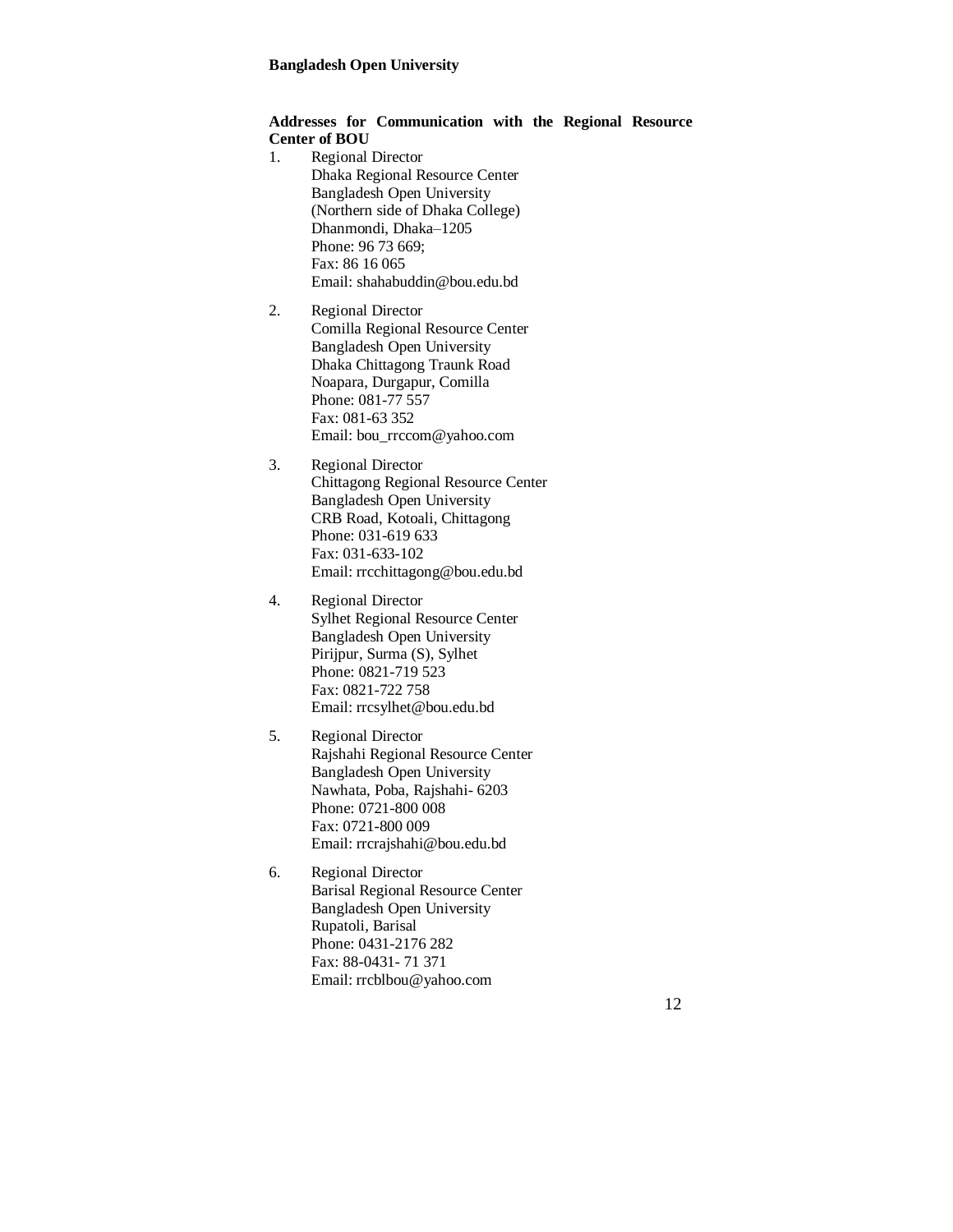- 7. Regional Director Jessore Regional Resource Center Bangladesh Open University Upashahar (Near BRTC Campus), Jessore Phone: 0421-68 526 Fax: 0421-61 892 Email: rrcjessore@bou.edu.bd
- 8. Regional Director Mymensingh Regional Resource Center Bangladesh Open University Firoza Manson, 26, C.K Ghosh Road, Mymensingh Phone: 091-65 298 Fax: 88-091-61 051 Email: rrcmymensingh@bou.edu.bd
- 9. Regional Director Bogra Regional Resource Center Bangladesh Open University Bisho Road, Banani, Bogra-5800 Phone: 051-62 794 Fax: 051-68 058 Email: rrcbogra@bttb.net.bd
- 10. Regional Director Rangpur Regional Resource Center Bangladesh Open University RK Road (Near Bus Terminal), Rangpur Phone: 0521-63 593 Fax: 0521-65 199 Email: rrcrangpur@tistaonlone.com
- 11. Regional Director Faridpur Regional Resource Center Goalchamot (Near Faridpur Bus Stand), Faridpur Phone: 0631-62 081 Fax: 0631-63 228 Email: rrcfarid@bttb.net.bd
- 12. Regional Director Khulna Regional Resource Center Satkhira Road, Zero Point, Roshnebag, Khulna Phone: 041-731 795 Fax: 041-810 965 Email: mamatin7@yahoo.com

For more information, the learners are advised to contact the local RC. In special case one may contact the School of Science and Technology of Bangladesh Open University to the following address.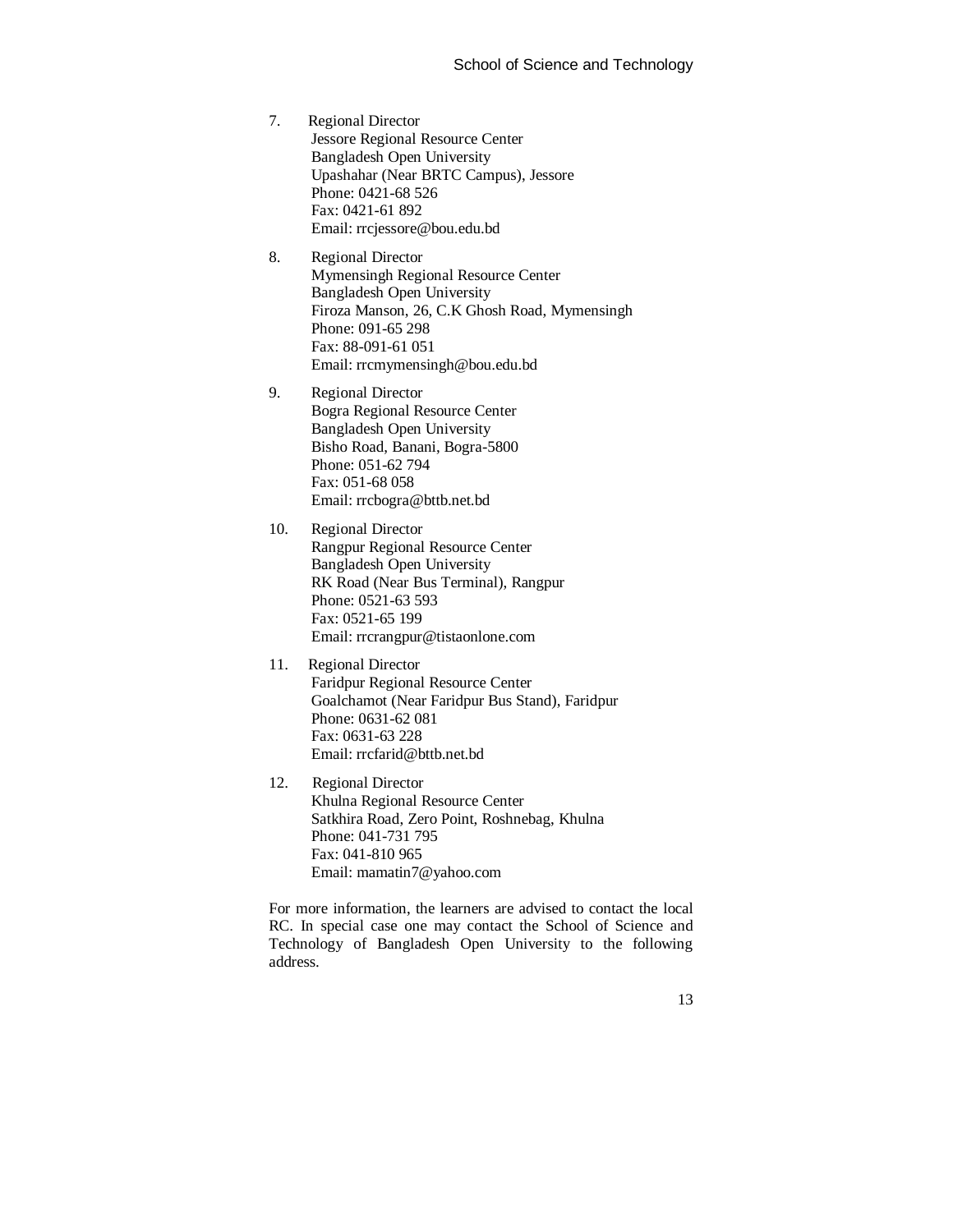# **Dr. Sharker Md. Numan**

Professor (Medical Science) & Dean School of Science and Technology Bangladesh Open University Gazipur-1705, Bangladesh Phone: 02-9291111 Fax: 880-2-9291111 E-mail: deanSST2017@gmail.com

# **For information about Program**

# **A. S. M Mahmudul Hasan**

Assistant Professor and Program Coordinator E-mail: mahmudul\_hasan@bou.edu.bd Phone: 01717-499984

#### **Program Code: 50**

#### **Rules for Filling up the Admission Form**

- The applicant should not write anything in Student ID columns. It is for BOU's official use only.
- Two passport size photographs are to be submitted with student's name, father's name in the back and should be attested with the principal of the college/first class officer or equivalent.
- All columns of the form should be filled up with block letters clearly.
- Payment Information: The applicant must write application payment information in payment column.
- Application Information:
	- **Program Code and Study center Code:** given in the student guide.
- Applicant's Personal Information:
	- Date of Birth: Please write your date of birth on the relevant space
	- $\triangleright$  Gender: Please put tick  $(\sqrt{})$  mark on relevant space.
	- $\triangleright$  Marital Status: Please put tick  $(\sqrt{})$  mark on relevant space.
	- $\triangleright$  Religion: Please write in the relevant space.
	- $\triangleright$  Postal Code: To be known from your nearest post office.
- **Academic Records:** Please put all academic information as per field.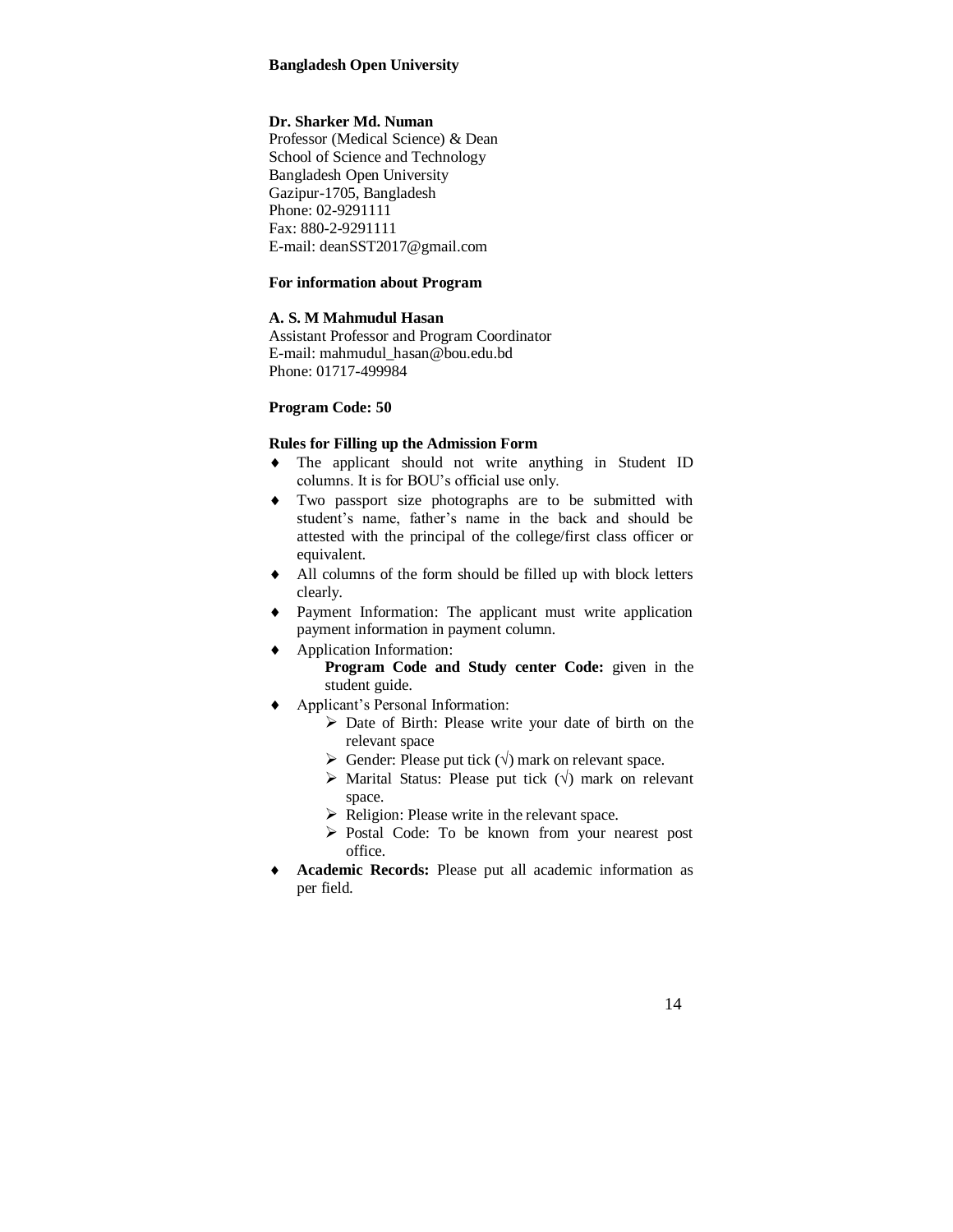#### **Syllabus of the Diploma in Computer Science and Application (DCSA) Program**

# **1 st SEMESTER**

#### **DCSA 1201 Computer Basics Credit: 2**

**Introduction to Computers:** Introduction and Basic Organization, Types of Computers, History and Generations of Computers.

**Number Systems, Codes and Logic Functions:** Number Systems, Conversion of Numbers, Binary Arithmetic, Data Representation and Codes, Logic Functions.

**Microcomputers and Microprocessors:** Microcomputer and Organization, Basics of Microprocessors, Popular Microprocessors. **Input and Output Devices:** Input Devices, Output Devices, Other Peripheral Devices.

**Memory Organizations:** Main Memory, Secondary Memory

**Computer Software:** Introduction and Classification, System Software, Application Package Programs, High-Level Languages and Software Development Cycle

**Operating Systems:** Functions and Types, Disk Operating System, Windows and UNIX/Linux Operating Systems

**Applications:** Basic Considerations, Application Areas, Impact of Computers on Society, General Maintenance, Selection of **Microcomputers** 

**Internet:** 

**Beginning with Internet:** Objective, Introduction, History of Internet, What is Internet, Advantage of Internet, How to Access the Internet. **World Wide Web (WWW): A**dvantages of WWW, Common Terminologies, Emails. **Web Browsers:** Microsoft Internet Explorer, Features of Browsers.

### **Lab Work:**

- **Practical 1:** a) To identify external ports and interfacing of PC.
	- b) To make a comparative study of motherboards.
	- c) To install devices.
	- d) To study various cards used in a system viz. display card, LAN card etc.
	- e) To remove, study and replace of a hard disk.
	- f) To remove, study and replace of CD-ROM drive.

- **Practical 2:** a) Windows Operating System study.
	- b) Use of tools in Windows.
	- c) Handling tools of control panel.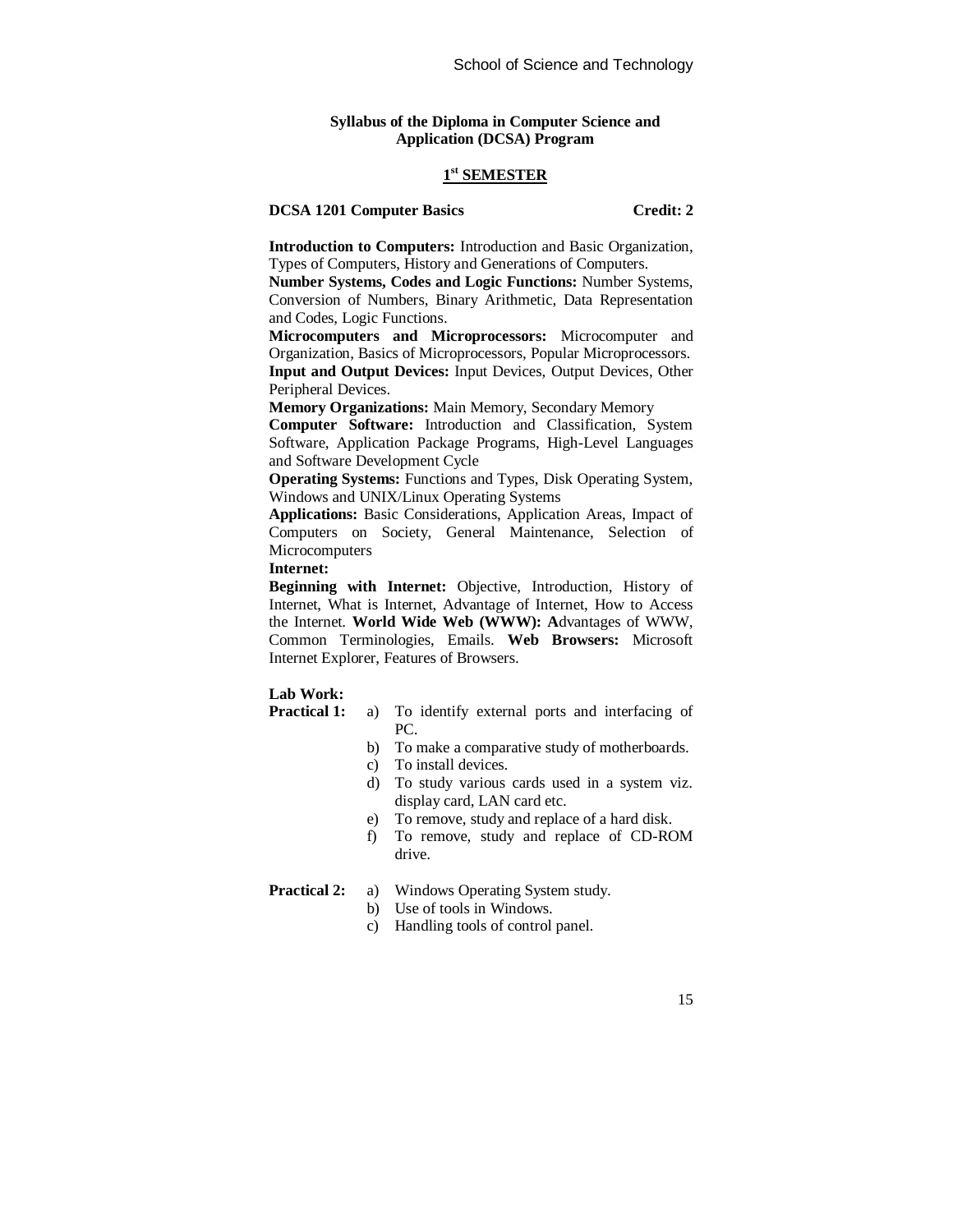#### **DCSA 1302 Office Automation and MS Office Credit: 3**

**Office Automation:** Goals and Office Automation, Office and Office Automation, Computer Mail Systems.

**Office Automation Tools and Technology:** Telecommunication and Word Processor, WP Hardware Configuration, Reprographics, Electronic Mail and Electronic-Filing, Facsimile Transmission and Micrographics, Voice Technology.

**Microsoft Word and Basics of Word Processing:** Basic File Operations, Locating and Managing Documents, Previewing a Document before Printing, Printing Documents. Typing and Editing: Moving Insertion Points, Scrolling and Selecting Text, Editing Word Art and Equation Editor, Finding, Replacing and Moving Texts, Proofing Documents. Formatting Text and Pages: Character and Paragraph Formatting-I, Paragraph Formatting-II and Formatting List, Page Formatting. Tables and Newspaper Style Columns: Table-I, Table-II, Newspaper Style Columns, Drawing in Word.

**Microsoft Excel and Spreadsheet Analysis:** Introduction to Microsoft Excel and Spreadsheet, Spreadsheet Fundamentals, Entering Data, Formulas and Functions, Advanced Editing, Alignment and Fonts, Formatting Numbers, Adding Borders and Shades, Changing Cell Size and Page Setup, Printing Worksheets, Creating and Modifying a Chart.

#### **Microsoft Access**

#### **Introduction to Database:**

Understanding data, database, Database Management system, Getting familiar with Microsoft Access, Major steps to using Microsoft Access, Access Database Objects, Creating Access Database, Understanding Data types, Creating and Viewing Tables, Inserting, Editing and Deleting Data(Record),Understanding Sorting, Filtering, Indexing and creating Relationships Database, Performing Queries.

#### **Introduction to Forms:**

Creating an Access Form, Inserting Data using Access form, Familiar with Form Toolbox, Generating code and Running Form.

#### **Designing and Printing Reports:**

Creating Reports, Familiar with Report Writer Toolbox, Adding and Formatting Objects, Adding Field to the Report, Saving Reports and Printing Reports.

#### **Lab Work:**

- **Practical 1:** a) Creating, opening, closing, saving and editing a word document.
	- b) Insert header and footer in the document.
	- c) Create a link between two files using Hyperlink.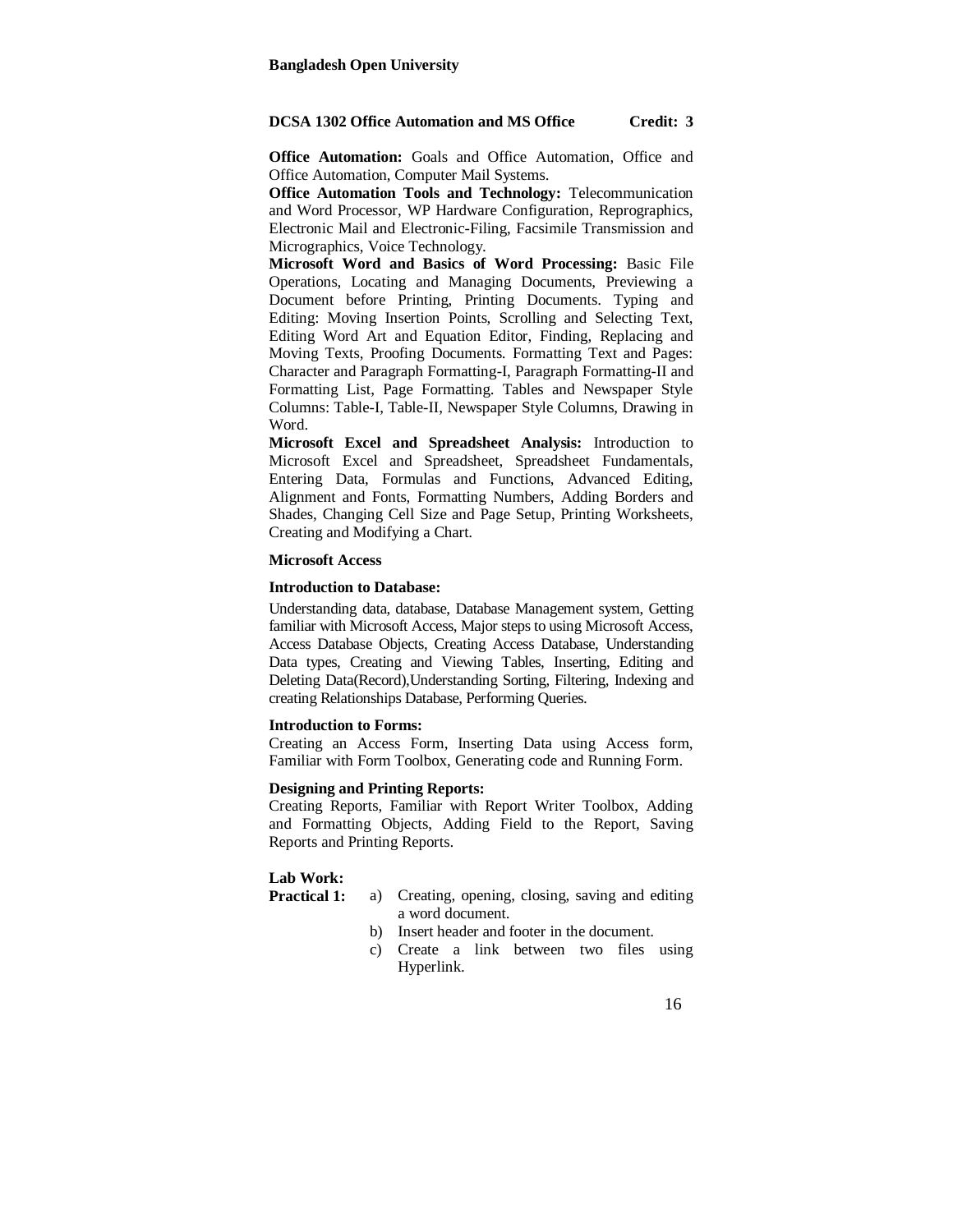- d) Create a mail merge and add data of 5 recipients.
- e) Protect a document.
- f) Implement macro.

#### **Practical 2:** a) Create duplicate slides in PowerPoint. Give an example.

- b) Make a master slide.
- c) Design a chart of population.
- d) Insert animation.
- e) Insert a background in PowerPoint.

#### **Practical 3:** a) Creating new Spreadsheet.

- b) Entering data in Spreadsheet.
- c) Creating formula for different operations.
- d) Creating different types of chart.
- e) How you can filter your data.
- f) Sort data in ascending and descending order.
- g) To show the use of goal seeks.

#### **Practical 4:** a) To show the use of scenarios.

- b) Perform any 5 Date and Time functions.
- c) Perform any 5 Math & Trig functions.

# **Practical 5:** a) With the help of Wizard create a table having 5 elements.

b) Create a query in design view.

#### **Practical 6:** a) Make an admission form using design view in MS-Access.

- b) Create a relationship b/w two tables.
- c) Create report.

#### **DCSA 1303 Computer Programming Credit: 3**

Basic of C: Introduction and history of C, formatted input, formatted output instructions. Problem solving techniques, flowchart and algorithm. C operators, arithmetic, logical, assignment, relational, increment and decrement, conditional bit wise, special, operator precedence, C expressions data types. C character set, tokens, constants, variables, keywords, identifiers.

**Decision Making:** Decision making and branching, if-statement-ifelse, else-if ladder, nested if else, switch case statement, break statement, decision making and looping - while, do, do-while statements, for loop continue statement.

**Array and Strings:** Arrays declaration and initialization of one dimensional, two dimensional and character arrays, accessing array elements. Declaration and initialization of string variables, string handling functions from standard library-strlen( ), strcpy(), strcat().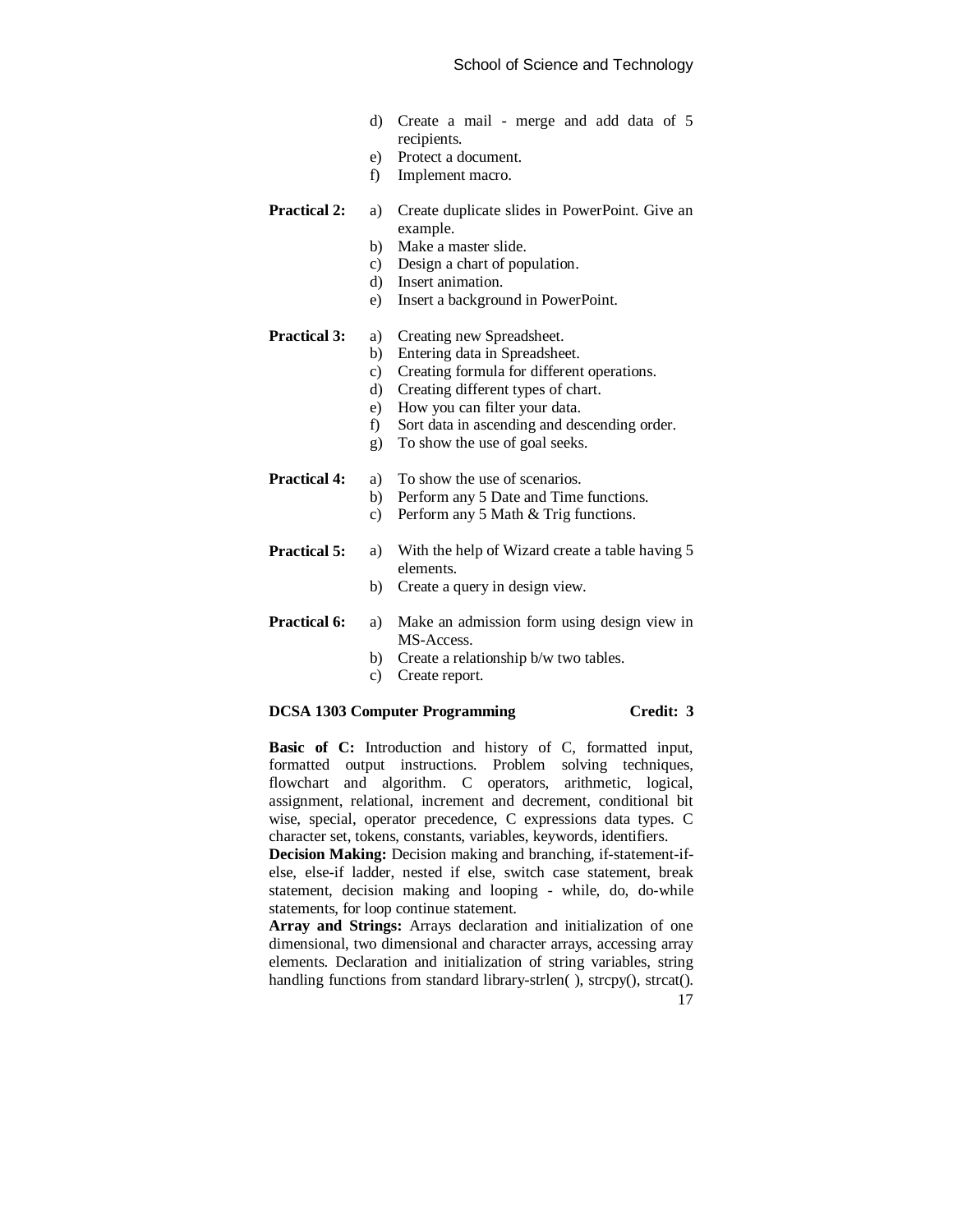Give syntax of single dimensional, multidimensional array and strings.

**Functions and structures:** Structure, command-line argument, function, categories of function call and function type, local and global variable.

Pointers: Understanding pointers, Use of pointer arithmetic, declaring pointer variable, initialization of pointer variable, accessing address of a variable, pointer expressions, pointers arithmetic, state the declaration syntax of pointer, pointer initialization.

# **Lab Work:**

| <b>Practical 1:</b> | a)<br>b)       | Write a C program to find area of a rectangle.<br>Write a C program to find area and<br>circumference of a circle by defining the value<br>of PL                                              |
|---------------------|----------------|-----------------------------------------------------------------------------------------------------------------------------------------------------------------------------------------------|
| <b>Practical 2:</b> | a)<br>b)<br>c) | Write a C program to swap 2 variables without<br>using temporary variable.<br>Write a C program to find simple interest.<br>Write a C program to find area of a triangle,<br>given its sides. |
| <b>Practical 3:</b> | a)<br>b)       | Write a C program to find check whether the<br>number is positive or negative.<br>Write a C program to find check whether the<br>number is odd or even.                                       |
| <b>Practical 4:</b> | b)             | a) Write a C program to check whether the triangle<br>is isosceles, equilateral or scalene using if-else.<br>Write a C program to check whether a given<br>year is a leap year.               |
| <b>Practical 5:</b> | a)<br>b)<br>c) | Write a C program to find the biggest of three<br>numbers.<br>Write a C program to add n numbers.<br>Write a C program to find sum of digits of a<br>given number.                            |
| <b>Practical 6:</b> | a)<br>b)<br>c) | Write a C program to print first 'N' Fibonacci<br>numbers.<br>Write a C program to add two matrices.<br>Write a C program to find the factorial of a                                          |

# **DCSA 1304 Visual Programming Credits: 3**

number.

Customizing a Form-Writing Simple Programs-Toolbox-Creating Controls-Name Property-Command Button-Access Keys-Image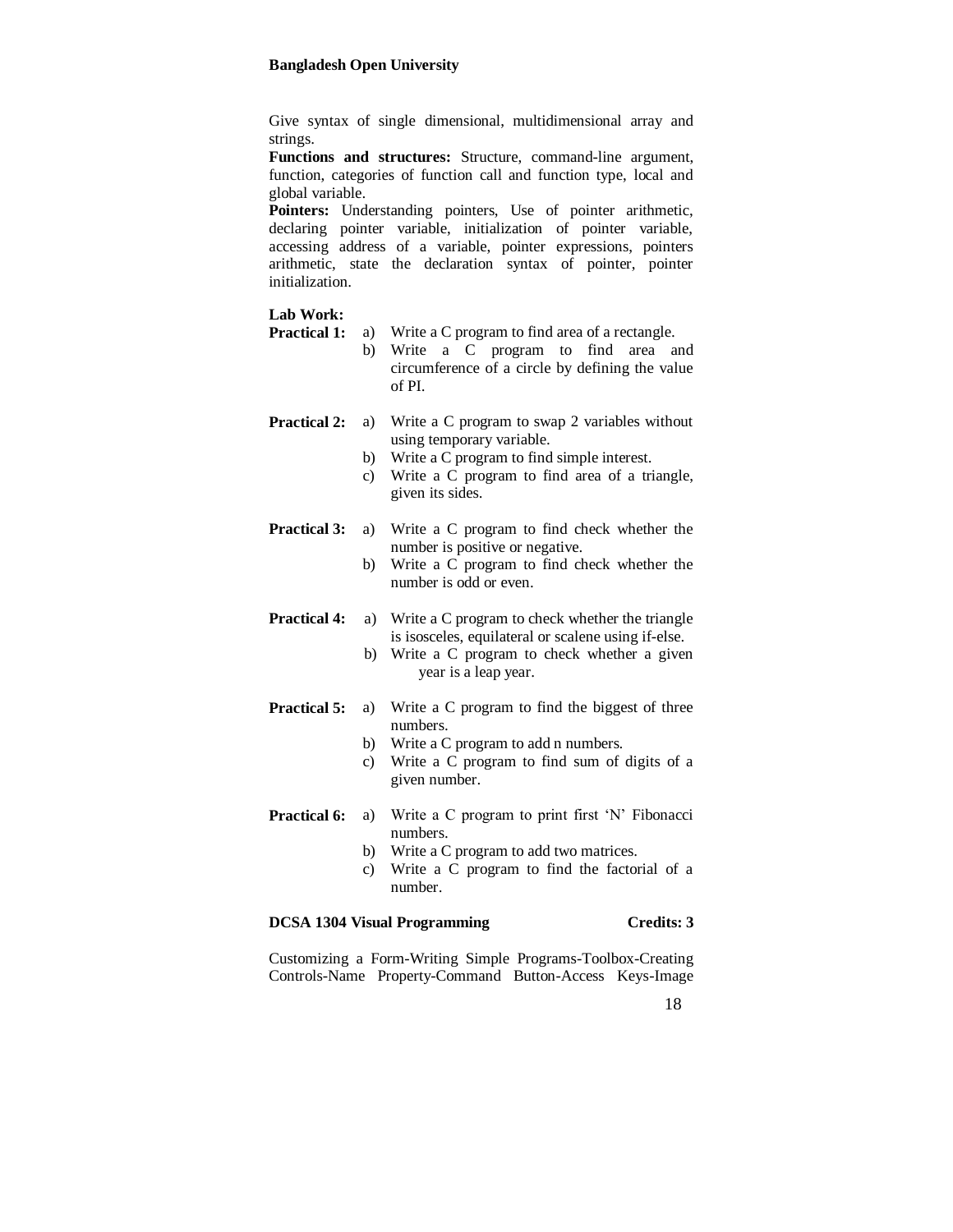Controls-Text Boxes-Labels-Message Boxes-Grid, Editing Tools, Variables, Data Types, String, and Numbers. Displaying Information, Determinate Loops, Indeterminate Loops, Conditionals, Built-in Functions, Functions and Procedures. Lists, Arrays, Sorting and Searching, Records, Control Arrays, Combo Boxes, Grid Control, Projects with Multiple forms, Do events and Sub Main, Error Trapping. VB Objects, Dialog Boxes, Common Controls, Menus, MDI Forms, Testing, Debugging and Optimization, Working with Graphics. Monitoring Mouse activity, File Handling, File System Controls, File System Objects, COM/OLE-automation, DLL Servers, OLE Drag and Drop.

#### **Lab Work:**

- **Practical 1:** Creating, saving and running a simple visual basic project.
- **Practical 2:** Customizing forms and use of basic controls (Textbox, Label, Command Button, Checkbox, Radio Button, Listbox).
- **Practical 3:** Use of tree view control, Trackbar, Timer, Image, Msg Box, Input Box, Mathematical Operation, Creating Menu.
- **Practical 4:** a) String manipulation. b) Creating and Updating Database.
- **Practical 5:** Use of Loop.
- **Practical 6:** Creating Report.

# **2 nd SEMESTER**

#### **DCSA 2301 Digital Systems and Computer Organization Credit: 3**

**Logic Gates and Boolean Algebra:** Basic Logic Gates, Boolean Algebra, De-Morgan's Theorem, Simplification of Logic Circuits I, Simplification of Logic Circuits II.

**Combinational Circuit:** Half and Full Adder Circuit, Parallel Adder, Multiplexer, De-multiplexer, Decoder, 7-Segment Decoder, Encoders.

**Sequential Circuit:** Sequential Logic Circuit, SR (Set-Reset) Flip-Flop, J-K Flip Flop, D Flip Flop and T Flip Flop.

**Sequential Machine:** State Diagram and State Tables Analysis of Asynchronous Sequential, Analysis of Synchronous Sequential, Design of Sequential Logic Circuit.

**Counter and Register:** Introduction to Counter, Synchronous Counter, Up-down Counter, Odd Sequence and Down Counters.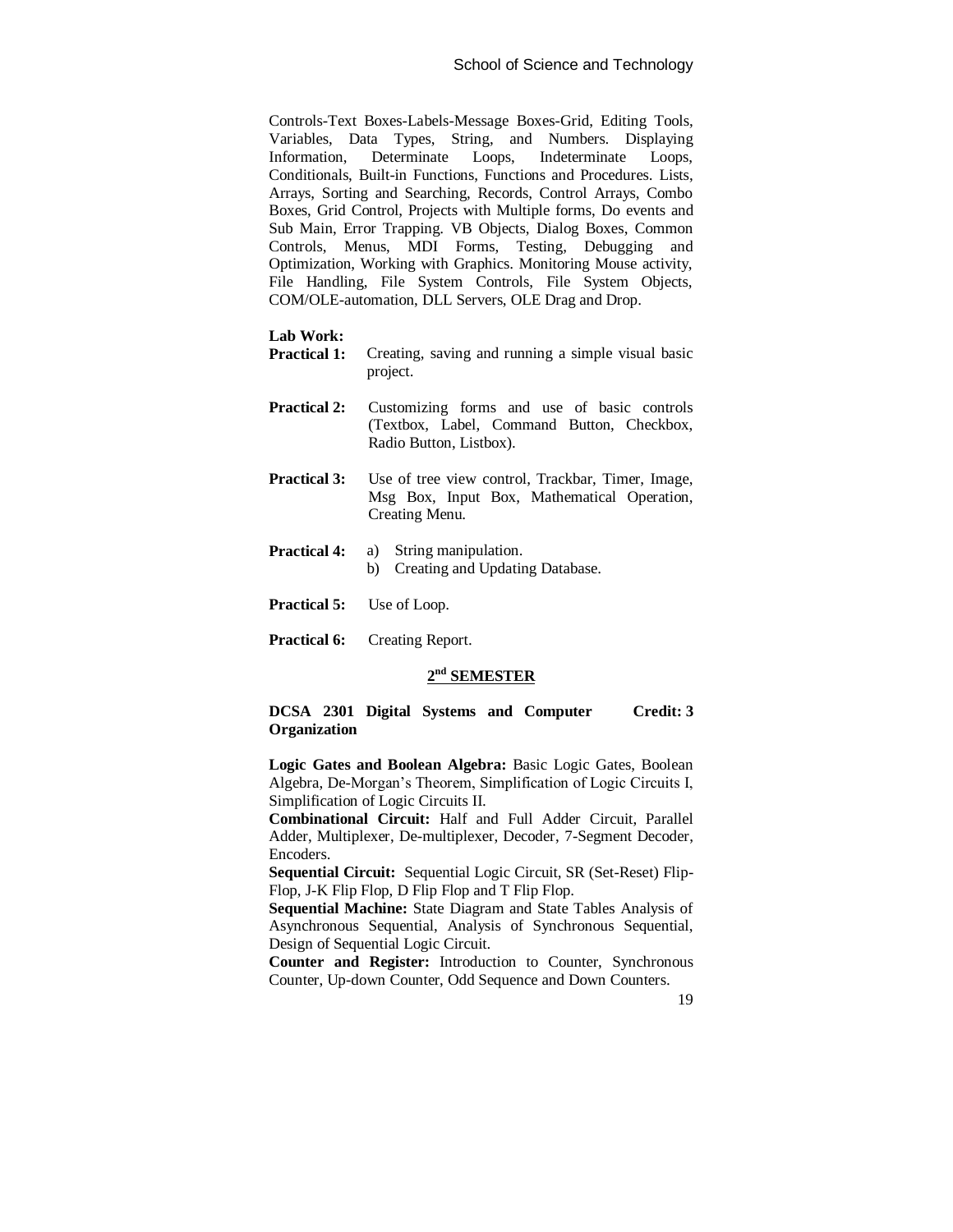**Memory Organization:** Memory Terminology, Memory Operation, Read - Only Memory (ROM), ROM Structure and Addressing, Random Access Memory (RAM), Static and Dynamic RAM, Expanding Word Size and Capacity Expansion, Memory Mapping and Other Memory Devices.

**A / D and D / A Converter:** Interfacing with the Analog World, D / A Converter, A / D Converter.

**Microprocessor Architecture:** Microprocessor Structure, Microprocessor Architecture, 8085 Microprocessor Architecture, Addressing Modes.

**Fundamentals of Parallel Processing:** Types of Parallel Processing, Pipelined Vector Processors, Array Processor, Multiprocessor Systems.

Lab Work:

**Practical 1:** Install and use any of the following digital logic simulators: KTechLab, gLogic and Logisim or any other digital logic simulators.

**Practical 2:** Design and simulate the following digital circuits using any digital circuit simulator:

- a) AND, OR, NOT, XOR, NOR and NAND gate
- b) Demorgan's Theorems
- c) Adder
- d) Subtractor
- e) Multiplexor
- f) Encoder
- g) Decoder
- h) JK Flip-Flop
- i) SR Flip Flop

# **DCSA 2302 Operating Systems Credit: 3**

**Introduction to Operating System:** Introduction to Operating System and System Software, Serial Batch Processing and Multiprogramming, Time Sharing and Multiprocessing Operating Systems, Real-Time and Virtual Storage Operating System, Functions and Evaluation of Operating System.

**Computer and Operating System Structure:** Interrupts and I/O Structure, System Calls and System Program, Operating System Structure.

**Process Management:** Process Concept, Scheduling Concept, Scheduling Criteria and Algorithms, Priority, Preemptive and Round Robin Scheduling Algorithms.

**Deadlock:** Introduction of Deadlock, Deadlock Modeling, Deadlock Avoidance, Deadlock Recovery.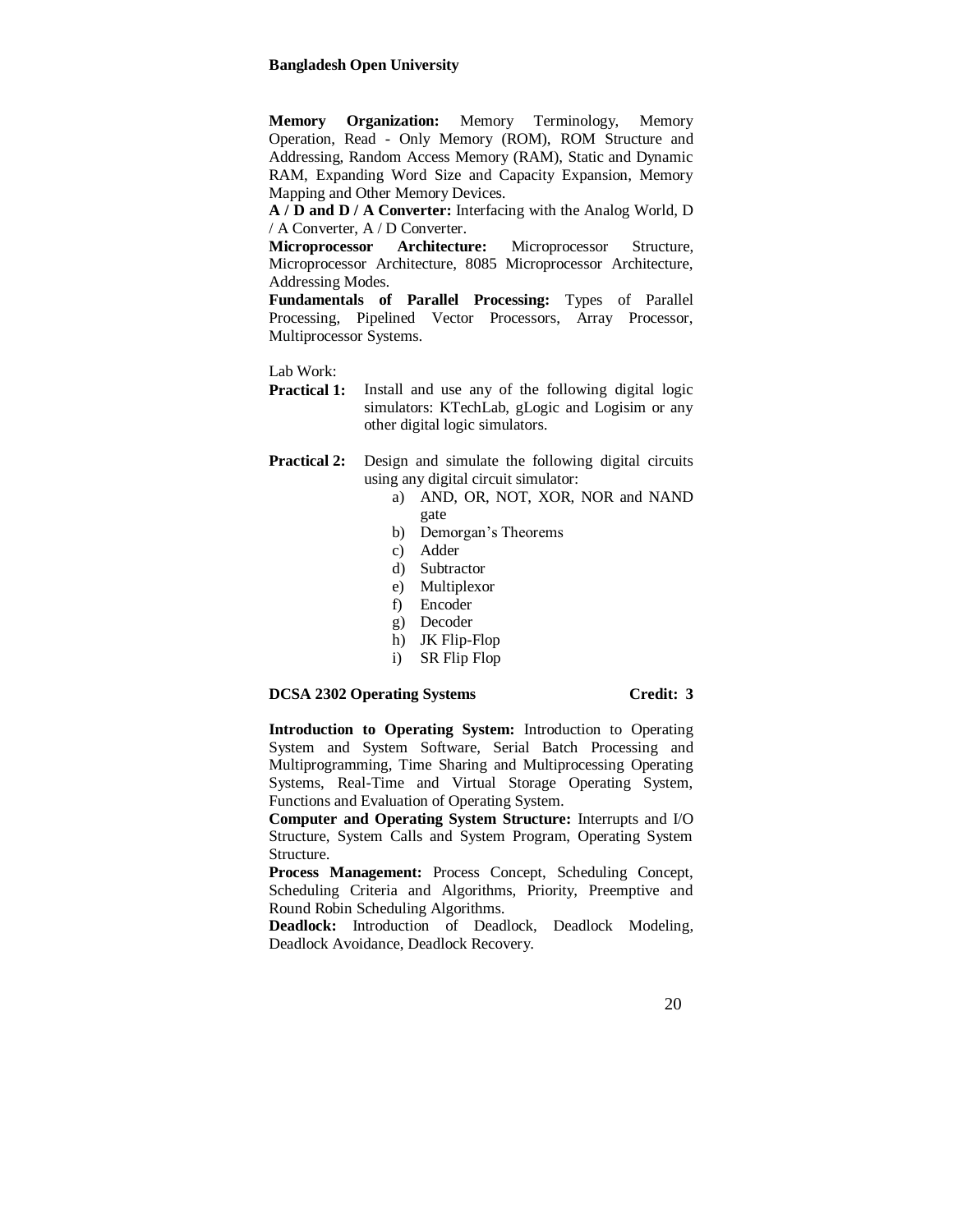# **LINUX OPERATING SYSTEM**

#### **Introduction to Linux Operating System**

Overview of Linux Operating System, Features of Linux, Device Drivers, Linux Process and Thread Management, Linux File Management System, The File System, Current Directory, Format of Linux Commands, Creating User, Changing Password, Characters with Special Meanings, Linux Documentation, Absolute and Relative Pathnames, Some Useful Commands, Pipes, Shell Scripts, Graphical User Interface, Editor.

# **Windows**

Windows Operating System Architecture ,Introduction to Windows Networking, Concept of Domains, Windows Domains, Workgroups , Network Protocol, TCP/IP Protocol Setting for Windows, Virtual Private Networks and Remote Networking, Using the Mapped Drive, Disconnecting a Mapped Drive, Sharing Network Resources in Windows, Sharing Files in Windows, Sharing Folders in Windows, Enabling Offline File Features , Accessing Network Resources Using My Network Places , User Administration, Remote Access ,Security System and Facilities, System Access Control, Privileged User Management, User Account Management, Password Management Users and Groups Management , Data Recovery Management.

#### **Lab Work:**

| Practical 1: | a) Verify that Windows client is present and or |
|--------------|-------------------------------------------------|
|              | not. If not, how to install it.                 |
|              | Eind the Internet Drotogol (ID) and Medic       |

- b) Find the Internet Protocol (IP) and Media Access Control (MAC) address of a Windows XP computer.
- c) How to Use Windows 7 Home Group?
	- i. Creating a Windows 7 Home Group
	- ii. Joining and Leaving Home Groups
	- iii. Changing the Home Group Password
- d) Connecting to a Wireless Home Network
- e) TCP/IP Configuration for Windows
- f) Sharing files and printer
- g) Setup a LAN in windows

#### **Practical 2:** a) Creating user in windows

- b) User Management in Windows XP
	- c) Install and use anti-virus
	- d) Map a Drive using Windows OS
	- e) Recovering lost data in Windows

#### **Practical 3:** a) Editors, Shell and Shell Scripts

b) Useful Command in Linux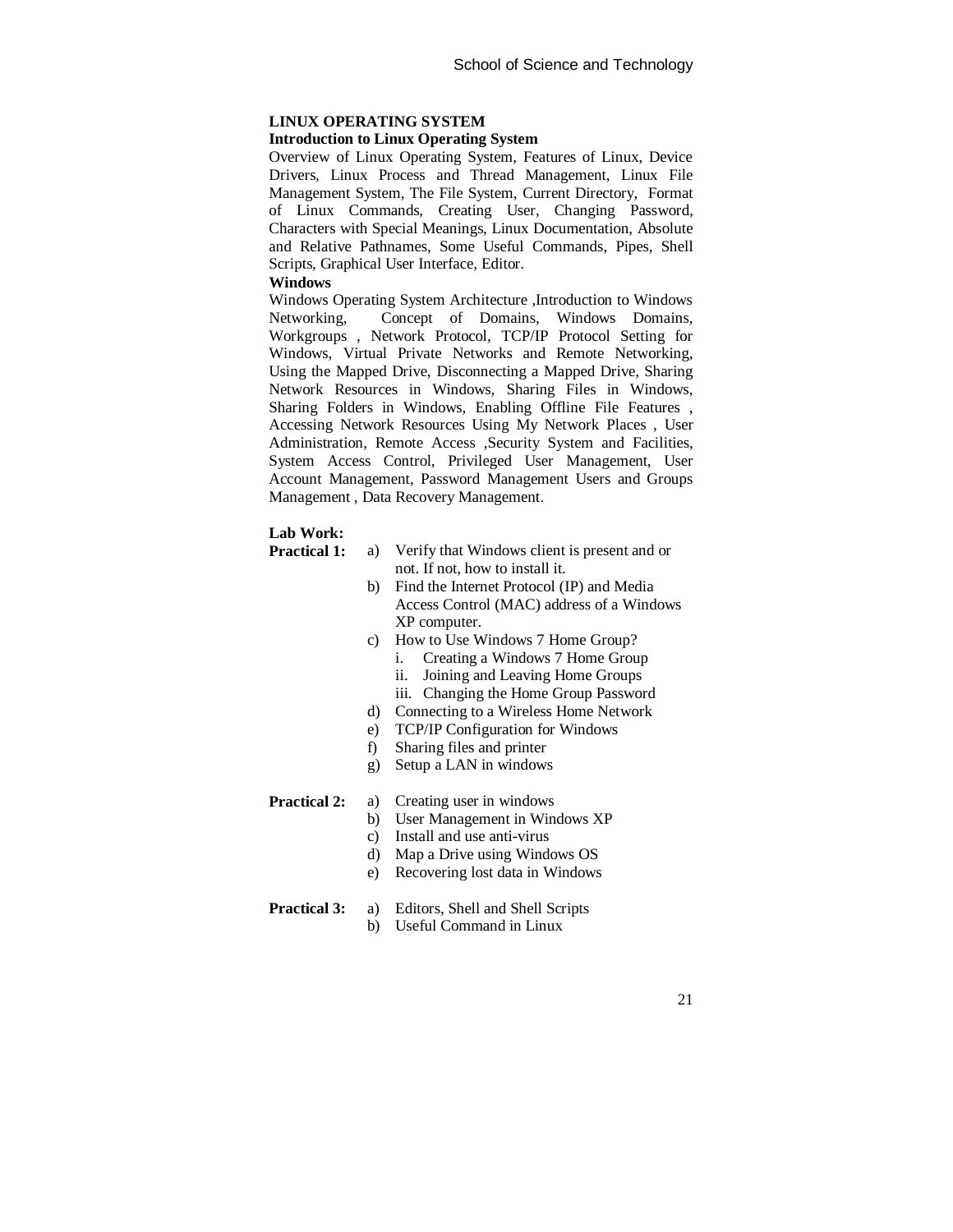#### **DCSA 2303 Internet Technology and Web Designing Credit: 3**

**Networks and Internet**: Networking Concepts, Advantages of Networking, Classification of Networks, internet, Applications of internet, Types of internet connections.

**Network Devices:** Network Interface Cards, Modem, Hub, Switch, Bridge, Repeater, Router, and Gateway.

**Internet Terminology:** World Wide Web (WWW), Web Page, Web Site, URL, IP addresses, Web addresses, Web Browser, Web Server, Download, Upload.

**Web Applications:** Search Engines, Electronic Mail (E-mail), Browsing, chatting, e-governance, E-commerce, Blogging, E-Learning, Social Networking.

**Introduction to HTML:** Understanding HTML, HTML Tag, TITLE Tag, BODY Tag, Formatting of Text, FONT Tag, Special Characters, Lists, Ordered Lists, Unordered Lists, Tables, Attributes of Tables, Frames, Frameset, FRAME Tag, Creating HTML Forms, INPUT Tag, Text Box, Radio Button, Checkbox, Submit and Reset, Creating web page, Custom background and color, Putting graphics on webpage, Linking to other web page, Dynamic web page.

**Developing Website using Tools :** Microsoft front page-Starting Microsoft frontpage-2010, Components of the Microsoft front page window, creating a web page, saving a web page, Viewing page, Navigation View, Editing a webpage, Hyperlinks, Bookmarks, Inserting image, Table, Frame, Forms. Dreamweaver-Using Dreamweaver, Create a Site Home Page, Design a Page in Layout View, Insert Images, Insert Text, Work in Standard View, View the Site Files, Link your Documents

# **SCRIPTING**

VB Script

Defining Script, VB Script Basics, VBScript Data Types, VBScript Variables, VBScript Constants, VBScript Operators, Using Conditional Statements, Looping, VBScript Procedures, VBScript Coding Conventions, Methods: VBScript Dictionary Object, VBScript Dictionary Object Properties.

**Lab Work:**

- **Practical 1:** Introduction to HTML: Web site, Web Page, Types of Web Pages, Browsers and their types, Client –Server Model, Web –Server, Working of different types of Web Pages, General structure of a Web Page, Scripting languages, URL, Popular Search Engines, WWW
- **Practical 2:** Structure of HTML web page: <Head>, <title>, <body>, comments, <div>,  $\langle h1 \rangle$ …… $\langle h6 \rangle$ ,  $\langle hr \rangle$ ,  $\langle br \rangle$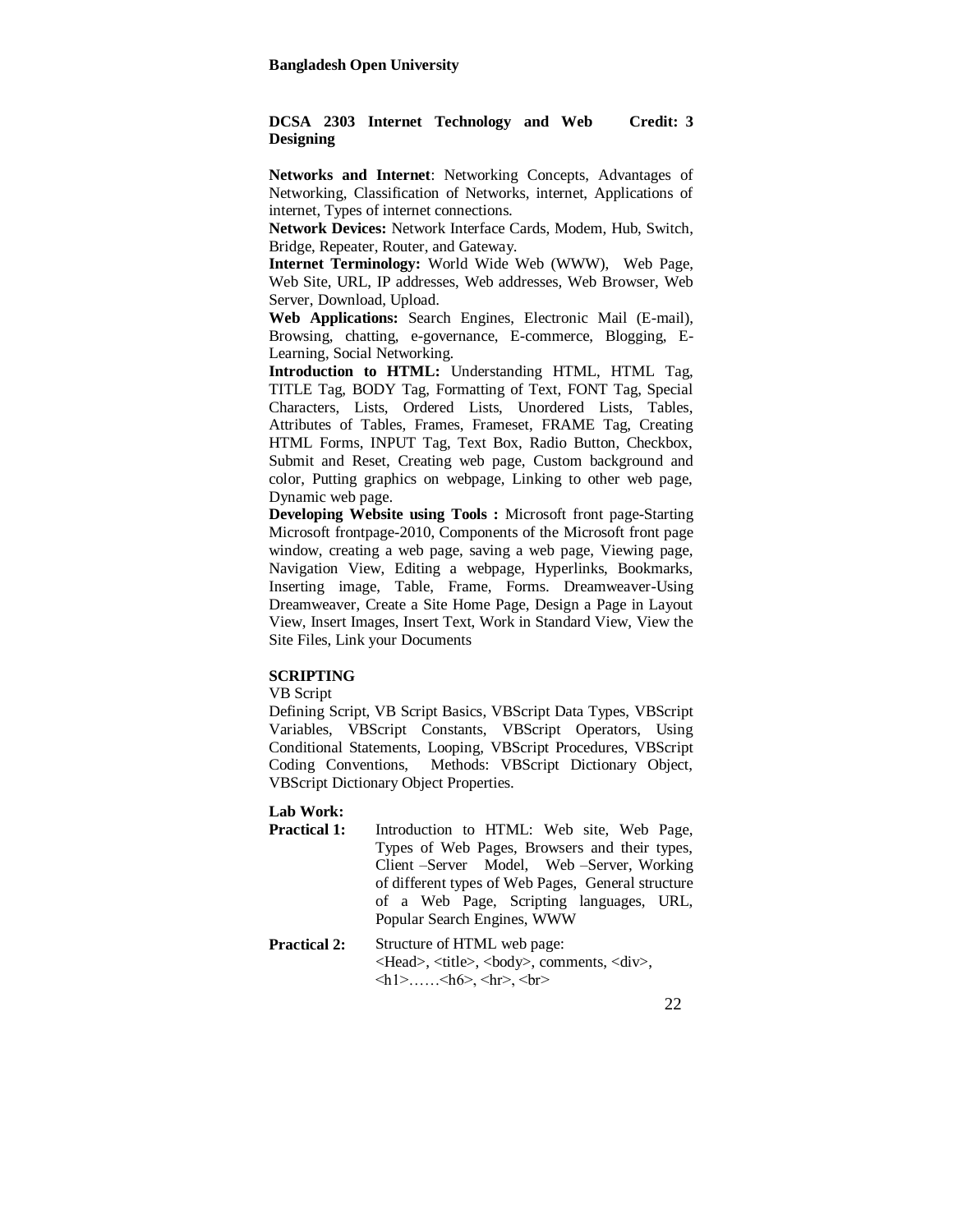| <b>Practical 3:</b>  | Basic HTML physical character tags:<br>$0, 0, 0, 0, 0, 0, 0, 0, 0, 0, 0, 0, 0, 0, 0, 0, 0, 0, 0, 0, 0, 0, 0, 0, 0, 0, 0, 0, 0, 0, 0, 0$<br><strike></strike>                                          |
|----------------------|-------------------------------------------------------------------------------------------------------------------------------------------------------------------------------------------------------|
| <b>Practical 4:</b>  | Logical character tags:<br><em>, <strong>, <del>, <insert>, <cite>, <code>,<br/><dfn>, <ins>, <kbd>, <samp>, <strong></strong></samp></kbd></ins></dfn></code></cite></insert></del></strong></em>    |
| <b>Practical 5:</b>  | Other HTML tags:<br><p>, <font>, <abbr>, <acronym>, <address>,<br/><math>\langle</math>blockquote&gt;, <math>\langle</math>quote&gt;, <math>\langle</math>q&gt;</address></acronym></abbr></font></p> |
| Practical 6:         | List tags: all tags pertaining to Lists                                                                                                                                                               |
| <b>Practical 7:</b>  | Table tags.                                                                                                                                                                                           |
| <b>Practical 8:</b>  | Hyperlink tag (both Internal & External).                                                                                                                                                             |
| <b>Practical 9:</b>  | Working with Frame and Form tags.                                                                                                                                                                     |
| <b>Practical 10:</b> | Image tags & embedding a multimedia on to a<br>web page (video, audio, zip)                                                                                                                           |
| <b>Practical 11:</b> | Working with CSS (Cascading Style Sheet).                                                                                                                                                             |
| <b>Practical 12:</b> | Develop a web page using the above tags.                                                                                                                                                              |
|                      |                                                                                                                                                                                                       |

#### **DCSA 2304 Database Management Systems Credit: 3**

**Introduction:** Definition of DBMS, purpose of DBMS, Database users, data independence: logical and physical, instance, schema, data abstraction, data model, data administrator.

**E-R Model:** Introduction, Entity set, Relationship set, keys in E-R set, mapping cardinality, symbols of E-R diagram, Membership class & conversion of E-R diagram, generalization, specialization.

**Relational Database and Relational Algebra:** RDBMS technology, relational algebra, relational operators.

**Structured Query Language:** Basic SQL, SQL data types. SQL operations and queries, SQL functions, integrity constrains, authorization in DBMS. .

**Normalization:** Functional dependencies, importance of normalization,  $1^{st}$  NF,  $2^{nd}$  NF and  $3^{rd}$  NF.

**Case Study-**For example, Student Management Information System (Problem definition, information gathering of SMIS, Detailed analysis of student Management Information System (SMIS), design of SMIS).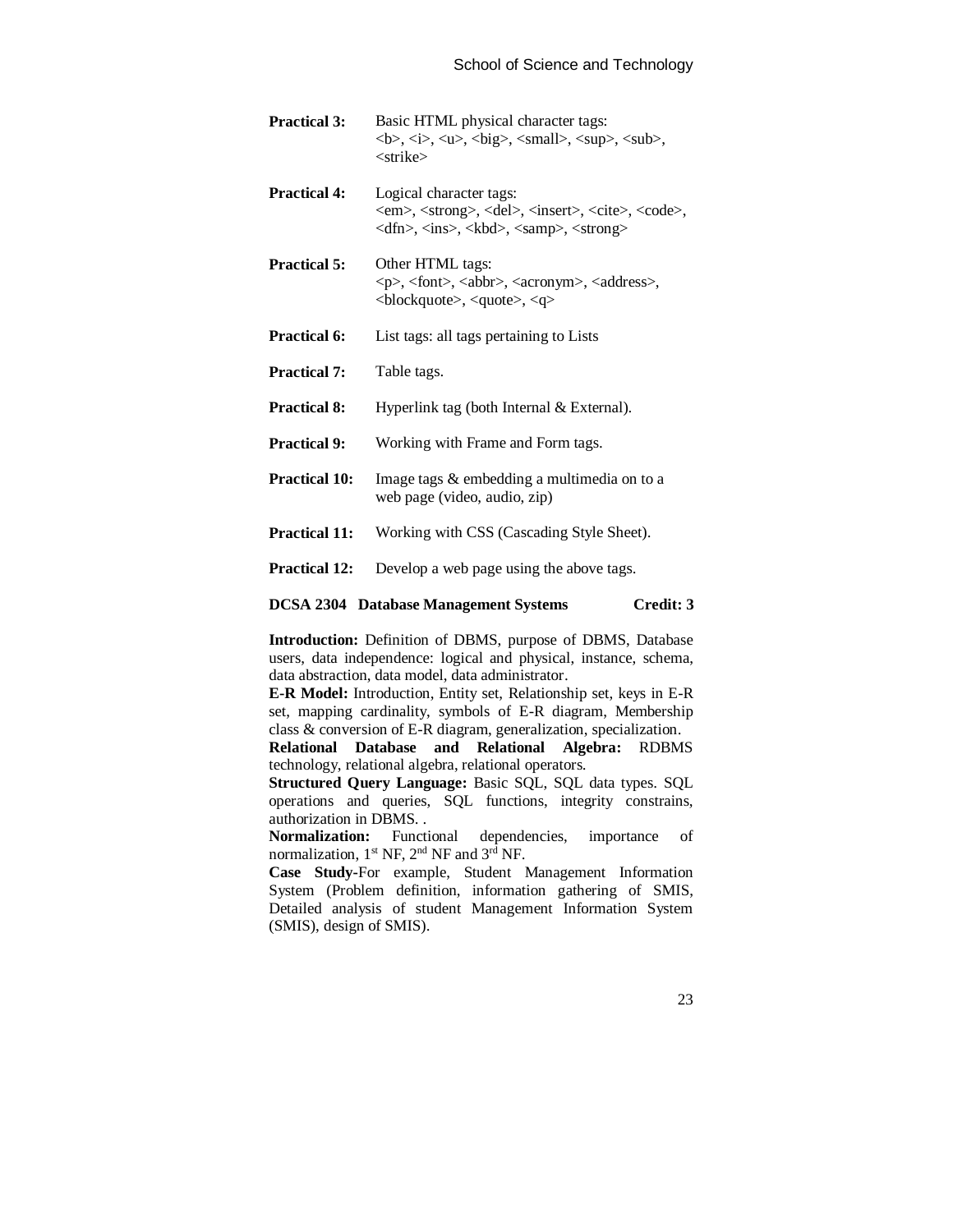| Lab Work:<br><b>Practical 1:</b> | Create the following tables for a COMPANY<br>database<br><b>EMPLOYEE</b><br>FnameMinitLnameSsnBdateAddressSexSalarySuper_ssnDno                     |
|----------------------------------|-----------------------------------------------------------------------------------------------------------------------------------------------------|
|                                  | <b>DEPARTMENT</b>                                                                                                                                   |
|                                  | Mgr_start_date<br>Dnumber<br>Mgr_ssn<br>Dname                                                                                                       |
|                                  | DEPT_LOCATIONS                                                                                                                                      |
|                                  | Dnumber<br>Dlocation                                                                                                                                |
|                                  | <b>PROJECT</b>                                                                                                                                      |
|                                  | Plocation<br>Pnumber<br>Pname<br>Dnum                                                                                                               |
|                                  | WORKS ON                                                                                                                                            |
|                                  | Hours<br>Pno<br>Essn                                                                                                                                |
|                                  | DEPENDENT                                                                                                                                           |
|                                  | Sex Bdate Relationship<br>Essn  Dependent_name                                                                                                      |
| <b>Practical 2:</b>              | Illustrate the use of constraints<br>i.<br><b>NOT NULL</b><br>ii. PRIMARY KEY<br>iii. UNIQUE<br>iv. CHECK<br>v. DEFAULT<br><b>REFERENCES</b><br>vi. |
| <b>Practical 3:</b>              | DATA MANIPULATION: INSERTING VALUES<br><b>INTO A TABLE</b>                                                                                          |
| <b>Practical 4:</b>              | Illustrate the use of SELECT statement                                                                                                              |
| <b>Practical 5:</b>              | Conditional retrieval - WHERE clause                                                                                                                |
| <b>Practical 6:</b>              | Query sorted - ORDER BY clause                                                                                                                      |
| <b>Practical 7:</b>              | Grouping the result of query - GROUP BY clause<br>and HAVING clause                                                                                 |
| <b>Practical 8:</b>              | Aggregate functions in SQL (Count, Sum, Max,<br>Min, Avg)                                                                                           |
| <b>Practical 9:</b>              | SQL operators                                                                                                                                       |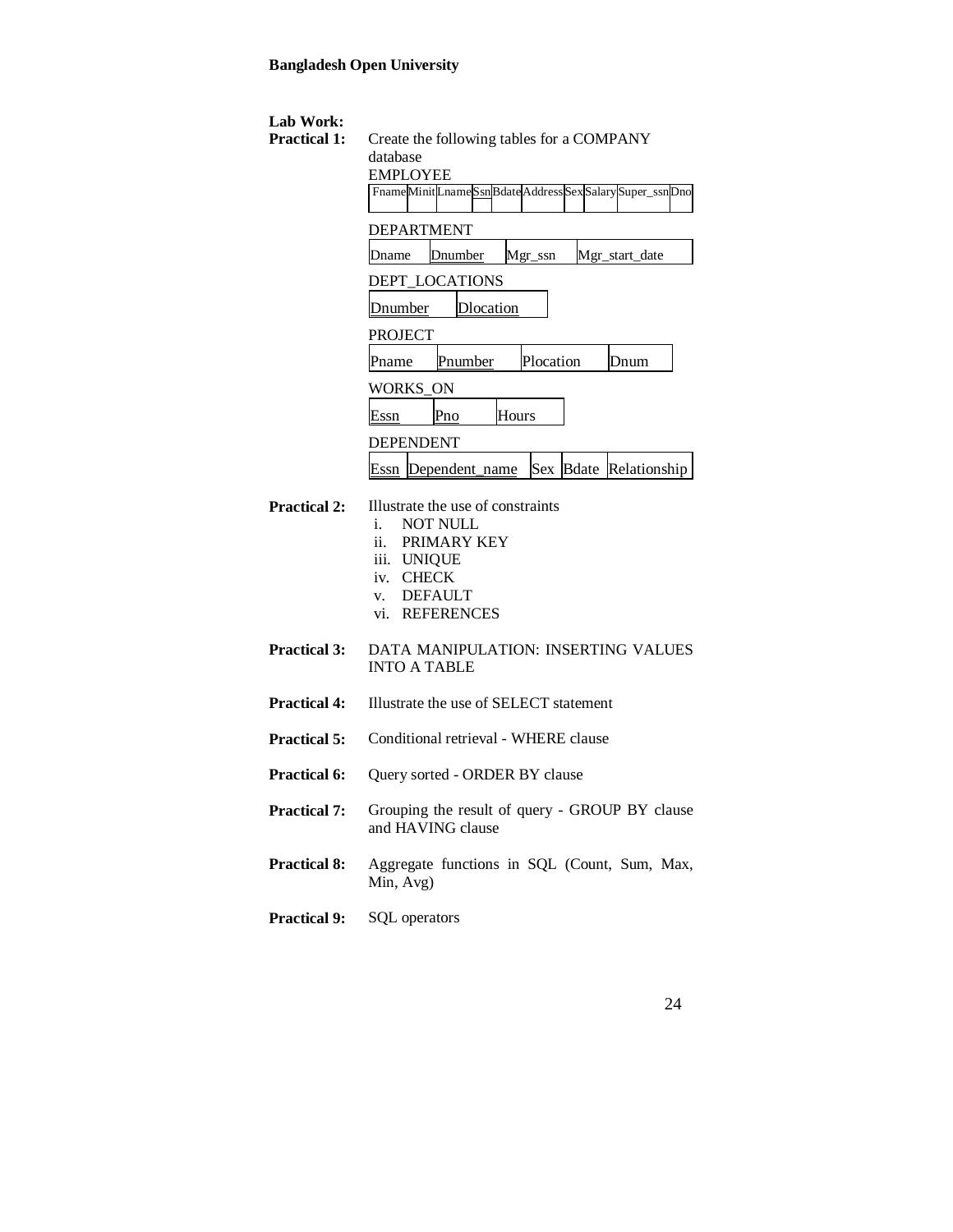# **3 rd SEMESTER**

# **DCSA 3301 Graphics Design Credit: 3**

#### **Desk-top Publishing**

**Overview:** Introduction, Importance of Good Design, Choosing the Right Software, Choosing the Right Font, Working with pictures, Using Advanced Hardware.

**Establishing the Foundation:** Determining Size, Shape and Length, Using White Space as a Design Tool, Working with Multi-Column Documents

**Making Type Easy to Read:** Setting the Body Copy, Working with Paragraphs, Modifying Word, Letter, and Sentence Spacing, Hyphenation and Punctuation.

**Working with Pictures**: Working with Photographs, Changing the Size and Shape of Scanned Images, Advanced Image Enhancement, Placing Photographs and Adding Captions.

**Flash** 

Introduction to flash interface, using tools, creating symbols(clips,buttons,graphics) saving and publishing file.

#### **Adobe Photoshop**

#### **Work with Image, Image Color and Channels**

Install Adobe Photoshop Software, Components of the Photoshop Window, Creating a New Document, Change image size, resolution and canvas size, foreground and background color, color change with the help of color picker, Practice with Hue, HSB, bitmap and gray color, creating Channel, RGB Channel, CMYK Channel and multi-Channel, Practice on Using various Palettes.

### **Work with Painting and Editing**

Painting, Painting tools, editing tools, Practice on using Paint Bucket tools and Brush tools, Use lasso selector tools including freelance and point base lasso selector tools, magic wind tools and pen tools, path builder and anchor point, Practice with smudge, sharpen, lighten and dark tools, Practice with rubber stamp, healing and patch tools.

# **Work with layer, filter and color mapping and adjusting.**

Creating layers, arrange layers ,merge layers and link between layers, Practice on using filter, destructive filters, stylize filters, high pass filter and noise filter, Practice on using gradient tools, eyedropper tools, Practice on using color mapping and adjusting, Practice on using erase and pencil, custom shape tools, Practice on using bevel emboss, color range and layer linking.

# **Work with projects**

Design a Shopping Bag/Calendar/Gift Box/ Bill Board/Cover Page etc. Print an image with color separation.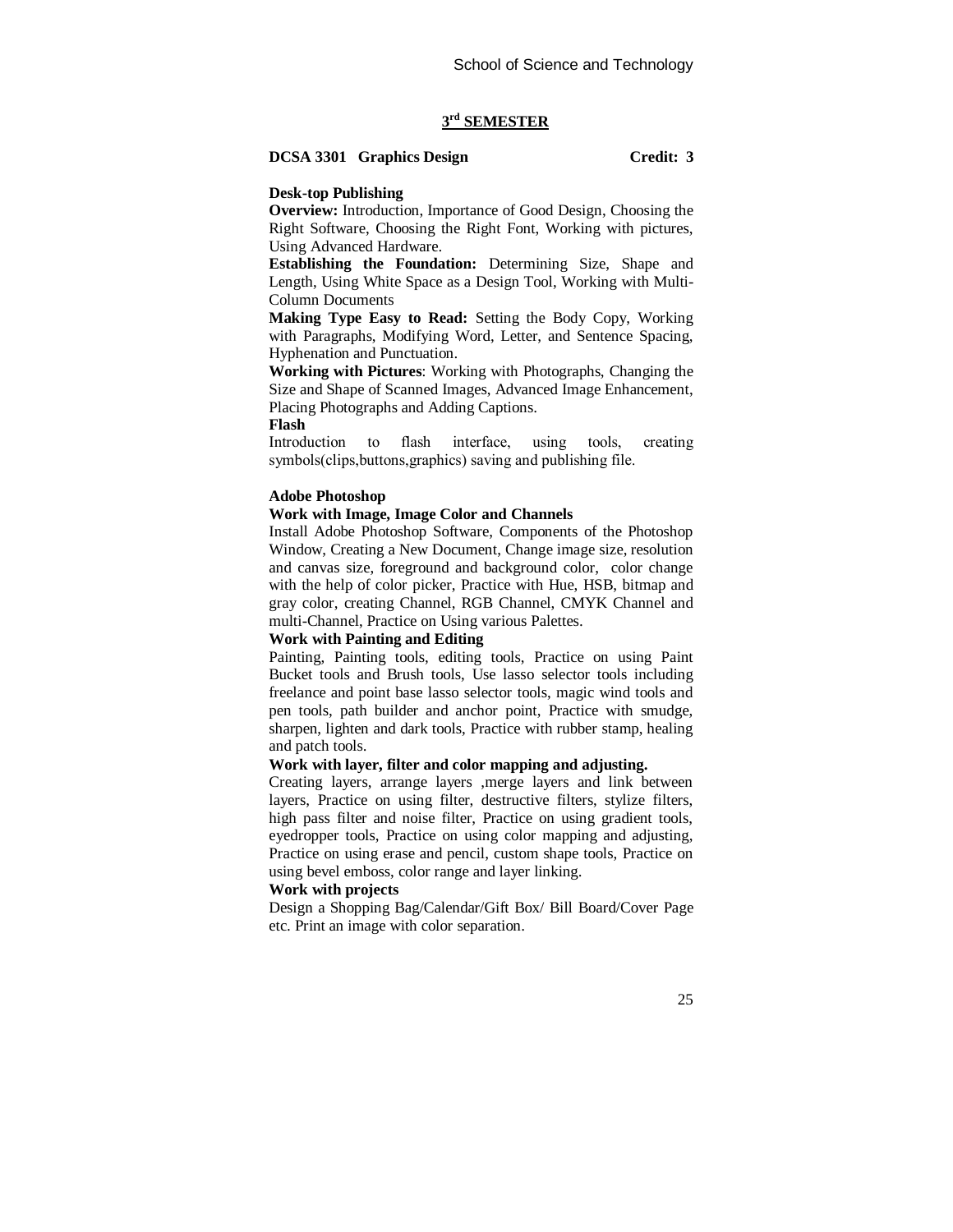#### **Adobe Illustrator**

#### **Introduction to Adobe Illustrator**

Creating a New Document, Document Color Modes, setup & the New Artboard Tool, Saving & Exporting Files, Using the Toolbox, Menus & Keyboard Shortcuts, Customizing your Workspaces, Setting Preferences, Navigating a Document

### **Drawing & Transforming Objects**

Drawing Vector Shapes (Rectangles, Squares, Circles, Polygons, Stars, Lines & Arcs), Tracing a Placed Image, Using Rulers, Guides & Grids

#### **Making & saving Selections**

Using the Selection Tools, Using Advanced Selection Techniques (Adding and subtracting), Saving & Reloading Selections

#### **Managing Shapes**

Moving & Copying Shapes, Aligning & Distributing, Grouping, Locking & Hiding, Transforming Shapes

#### **Working with colors**

Using Fill & Stroke, Copying colors with the Eyedropper, Mixing & Saving Custom Colors, Understanding Gradients, Working with Symbols

## **Creating & Manipulating Paths**

Using the Pencil, Eraser & Smooth Tools, Creating Straight & Curved Paths with the Pen Tool, Manipulating Paths & Anchor Points, Creating Artistic Brush Effects

#### **Using Layers to Organize your Artwork**

Creating & Managing Layers (Duplicate, Move, Rename, Group), Understanding Layer, Sub-layers & Isolation Mode, Creating Multiple Versions of a Layout, Apply Transparency & Blending **Modes** 

#### **Using Type**

Creating Artistic & Paragraph Type, Formatting Text, Creating a Bulleted List & Inserting Special Character Symbols, Wrapping Text around Objects, Creating Type on a Path

# **Work with projects**

Design Greeting Card/Calendar/Post Card etc. Print the project

# **Lab Work:**

# **Practical 1: Working with Pictures**

- a) Working with Photographs
- b) Changing the Size and Shape of Scanned Images
- c) Image Enhancement
- d) Placing Photographs and Adding Captions

### **Practical 2: Working with Adobe Photoshop**

- a) Installation and introducing the components of Adobe Photoshop
- b) Creating a new document in Adobe Photoshop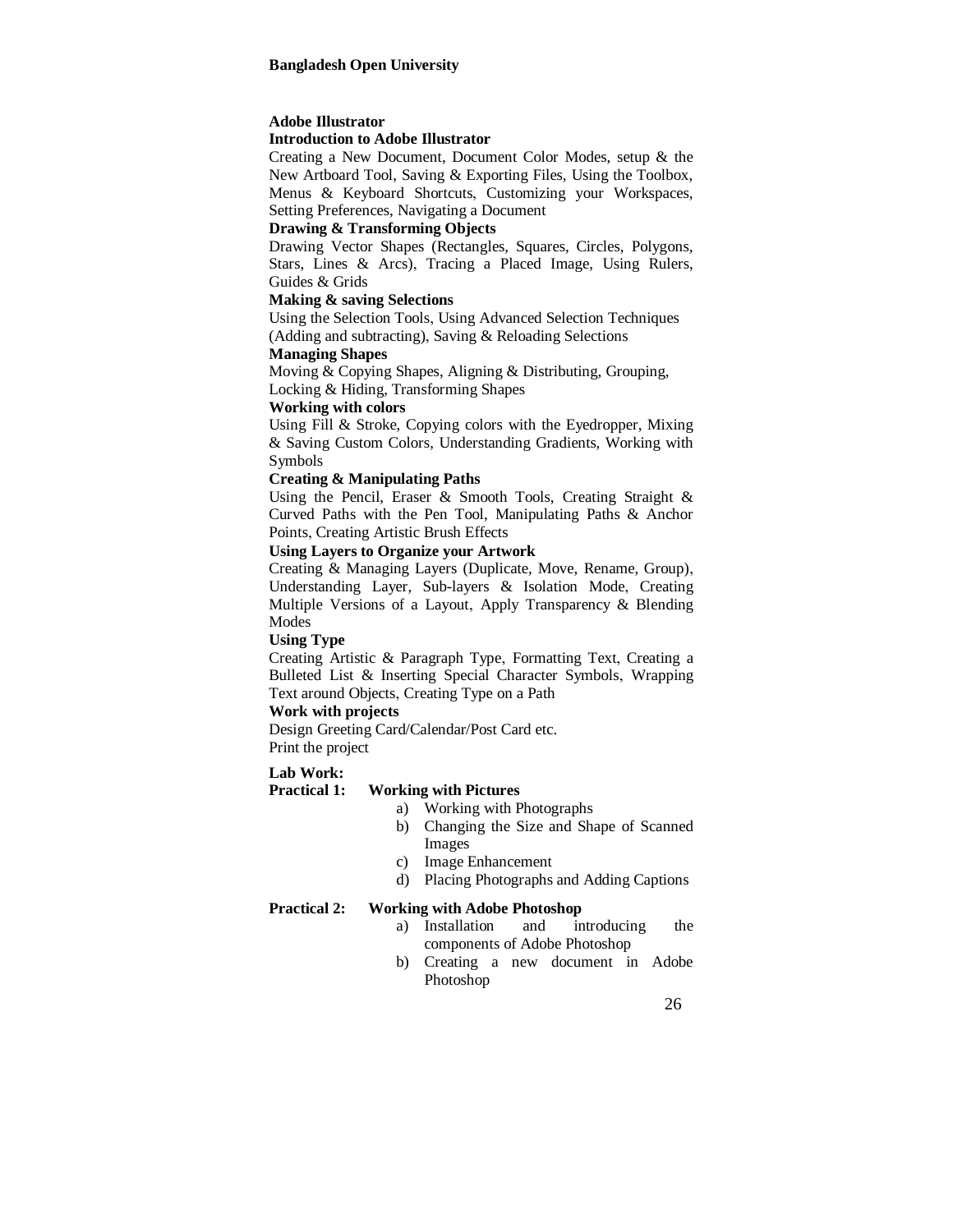- c) Image Color in Adobe Photoshop
- d) Working with Color and Channels
- e) Working with Image Channels and Palettes

# **Practical 3: Image Painting, Editing and Layers in Adobe Photoshop**

- a) Painting Tools
- b) Image Editing and Editing Tools
- c) Smudge, Sharpen, Lightened and Patch Tools

# **Practical 4: Layers, Filters, Colors and Projects in Adobe Photoshop**

- a) Working with Layers
- b) Working with Filters
- c) Working with Color Mapping Tools
- d) Working with Color Adjusting and Color Adjusting Tools
- **Practical 5:** Create a Simple Project on Adobe Photoshop

### **Practical 6: Working with Adobe Illustrator**

- a) Introducing to Adobe Illustrator
- b) Working with Basic Tools
- c) Working with Drawing Objects
- d) Working with Selection Tools
- e) Managing Shapes in Adobe Illustrator

## **Practical 7: Colors, Paths, Artworks, Type and Projects in Adobe Illustrator**

- a) Working with Colors in Adobe Illustrator
- b) Creating and Manipulating Paths
- c) Working with Layers and Artwork
- d) Use Type in Adobe Illustrator

#### **Practical 8: A Simple Project on Adobe Illustrator**

**DCSA 3302 Microcomputer Troubleshooting Credit: 3 Introduction to microcomputer Troubleshooting:** Types of troubleshooting, troubleshooting approaches, hardware inside the case, protecting yourself and the equipment against electrical dangers, tools used by a PC repair technician, work inside a computer case, cooling methods and devices..

**Motherboards:** Motherboard types and features, configuring a Motherboard, maintaining a motherboard, installing or replacing a motherboard.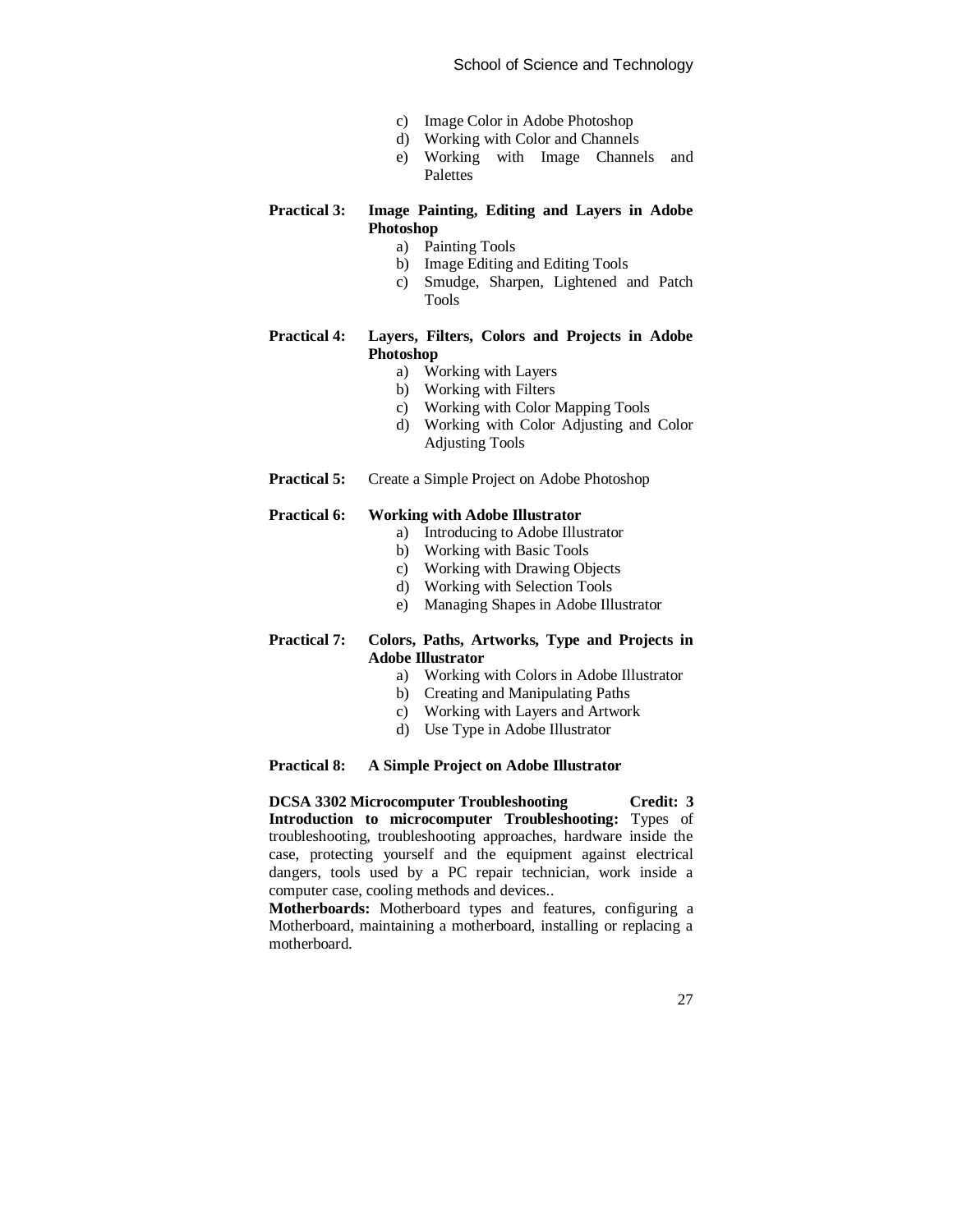**Processor and Memory:** Types and characteristics of processors, selecting and installing a processor, memory techniques, upgrading memory.

**Hard Drives:** hard drive techniques, interface standards used by a hard drive, selecting hard drives, configure and install parallel ATA drive, tape drives.

**Supporting I/O and Storage Devices:** Basic principles for supporting devices, installing I/O peripheral devices, installing and configuring Adapter cards, supporting the video subsystem, supporting storage devices.

**Troubleshooting Hardware Problems:** Identify hardware problems, hardware troubleshooting techniques, troubleshooting the electrical system, troubleshooting POST before video is active, troubleshooting error messages during the boot, troubleshooting the motherboard, processor, and RAM, troubleshooting hard drives and monitors, dust cleaning approach.

**Setting up Computer network:** Understanding TCP/IP and Windows networking, connecting a computer to a network, hardware used by Local Networks, setting up and troubleshooting network wiring.

**Operating system Problems and Troubleshooting:** Installing of operating system, troubleshooting operating system problems, security-viruses, worms, spam, E-mail virus, security PC, Booting device.

# **Lab Work:**

- **Practical 1:** Open a microcomputer casing and draw a diagram showing the rough view of the organization of the components inside the microcomputer. *[Hints : Microcomputer Troubleshooting page 5, 6, 99,100]*
- **Practical 2:** Take a motherboard and its manual and set the jumpers following the instruction of the manual. Write a report discussing where you set the jumpers and why, assume any process and RAM as you like. *[Hints : Microcomputer Troubleshooting page 13, 14, 15]*
- **Practical 3:** Run the CMOS configuration software in your computer. Enter into all the menus and write down all the configurations saved in CMOS. *[Hints : Microcomputer Troubleshooting page 120 - 121]*
- **Practical 4:** Uninstall and reinstall your FDD (Floppy Disk Drive) using the following steps. a) Configure the CMOS so that there is no FDD.
	- b) Unplug the FDD.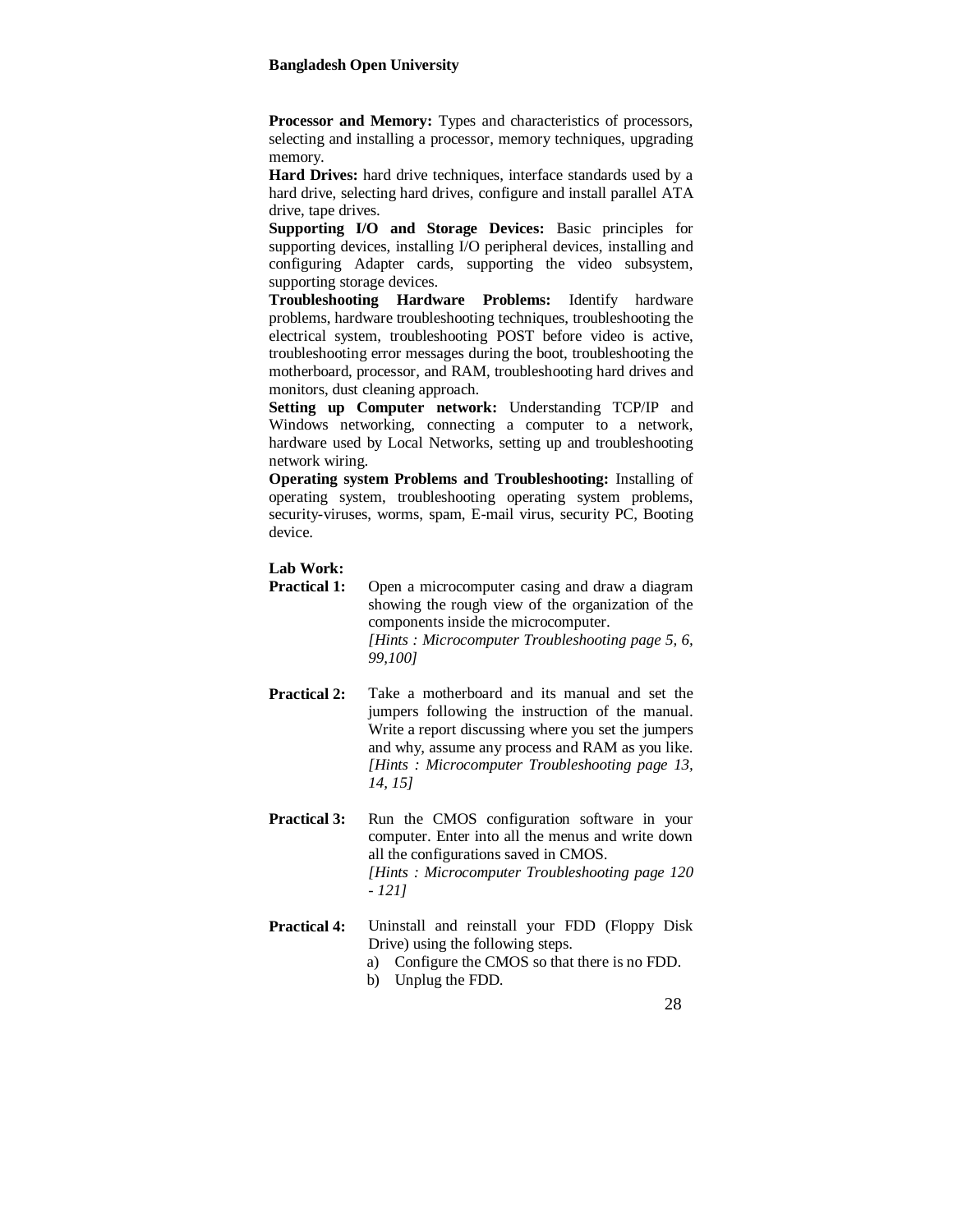- c) Fun the computer normally checking that everything runs well.
- d) Replay the FDD.
- e) Configure the CMOS so that there is a FDD.
- f) Redo step 3.

*[Hints : Microcomputer Troubleshooting page 128, 129, 130]*

# **Practical 5:** Learn HDD installation using the following steps:

- a) Take a HDD. If it is an old one then saves all the important documents from it to another device.
- b) Make the hardware connection of the HDD as primary slave.
- c) Partition the HDD.
- d) Format the HDD.
- *[Hints : Microcomputer Troubleshooting page 113 - 126]*

# **DCSA 3303 Computer Networks Credit: 3**

**Introduction to Computer Networks:** Computer Networks, Types of Computer Networks, Network Topology.

**Computer Networks Architecture:** Protocols, the OSI Model, Layers of the OSI Model, the TCP/IP Protocol Suite.

**Data Transmission Fundamentals:** Basic Concepts, Frequency-Domain Consideration of Signals and Transmission Impairments, Metallic Transmission Media, Optical Fiber, Unguided Transmission Techniques, Transmission Systems.

**Data Encoding:** Encoding of Digital Data into Signals, Encoding of Digital Data Into Analog Signals, Encoding of Analog Data Into Digital Signal, Encoding of Analog Data Into Analog Signal.

**Digital Data Communications Techniques:** Transmission Mode, Error Detection Techniques, Transmission Line Interfaces.

**Data Link Control:** Line Configuration, Flow Control, Error Control, HDLC and Data Link Control Protocol.

**Multiplexing:** Frequency Division Multiplexing, Time Division Multiplexing.

**Switched Data Communication Networking:** Circuit Switching, Control Signaling in Circuit-Switched Network, Packet Switching, Routing in Packet-Switched Network, Traffic Control in Packet Switched Network, X.25 Protocol Standard.

**Local Area Networks:** LAN Technology, Medium Access Control Protocols, LAN Standards.

**Transport Protocols:** Transport Services and Protocol Mechanisms, Network Services and Transport Protocols.